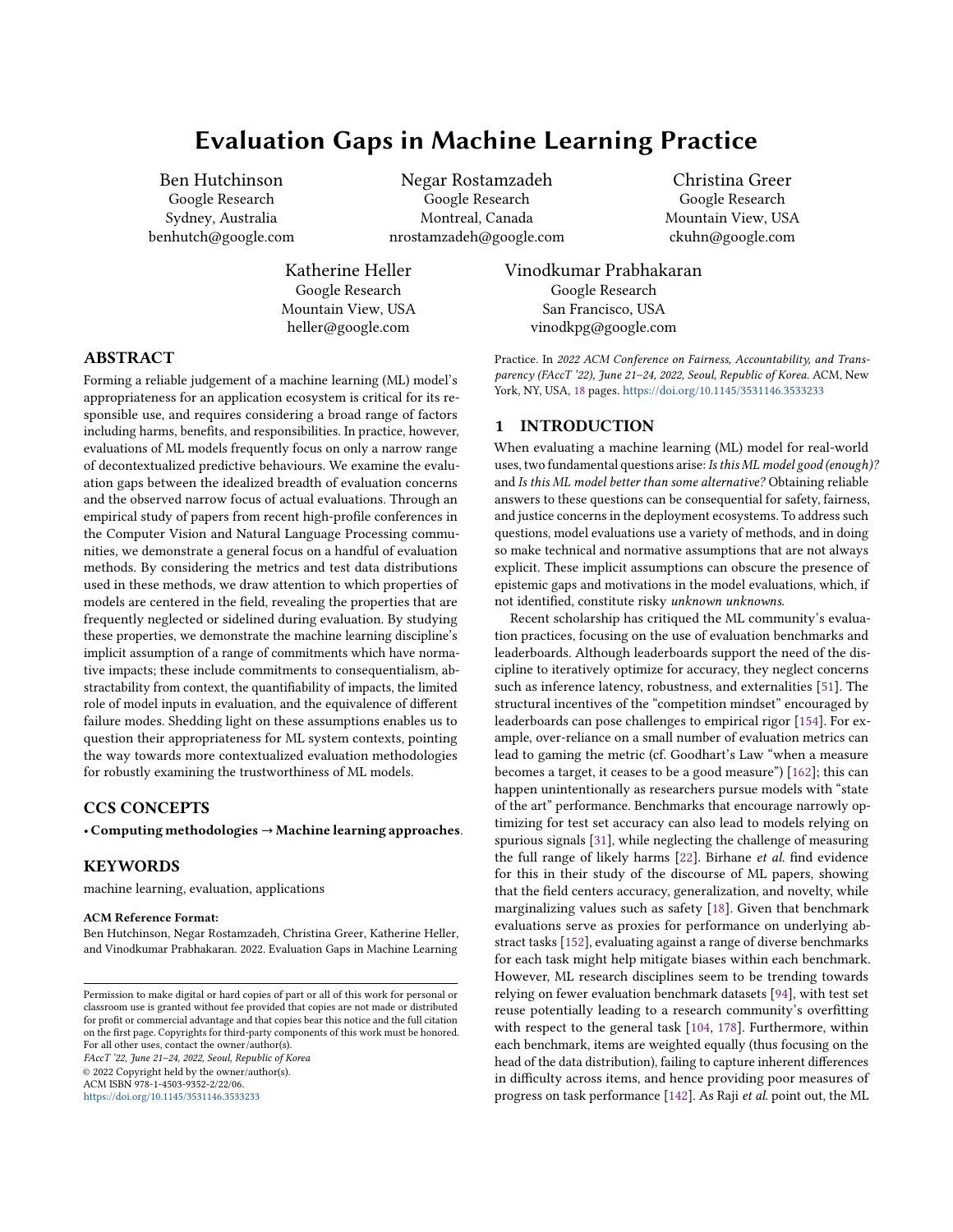research discipline's decontextualized and non-systematic use of benchmark data raises serious issues with regards to the validity of benchmarks as measures of progress on general task performance [\[136\]](#page-12-2).

This paper complements and extends this range of critiques, considering the risks of application developers adopting the ML research community's standard evaluation methodologies. We seek to address challenges in measuring technology readiness (TRAM) [\[105,](#page-12-3) [141\]](#page-12-4), while acknowledging this cannot be reduced to a purely technical question [\[43,](#page-10-3) [141\]](#page-12-4). By studying and analyzing the ML research community's evaluation practices, we draw attention to the evaluation gaps between ideal theories of evaluation and what is observed in ML research. By considering aspects of evaluation data and evaluation metrics—as well as considerations of evaluation practices such as error analysis and reporting of error bars—we highlight the discrepancies between the model quality signals reported by the research community and what is relevant to real-world model use. Our framework for analyzing the gaps builds upon and complements other streams of work on ML evaluation practices, including addressing distribution shifts between development data and application data [\[34,](#page-10-4) [95,](#page-11-2) [161\]](#page-13-4), and robustness to perturbations in test items [\[76,](#page-11-3) [119,](#page-12-5) [133,](#page-12-6) [174\]](#page-13-5). We situate this work alongside studies of the appropriateness of ML evaluation metrics (e.g., [\[47,](#page-10-5) [89,](#page-11-4) [178\]](#page-13-3)), noting that reliable choice of metric is often hampered by unclear goals [\[44,](#page-10-6) [98\]](#page-11-5). In foregrounding the information needs of application developers, we are also aligned with calls for transparent reporting of ML model evaluations [\[118\]](#page-12-7), prioritizing needs of ML fairness practitioners [\[78\]](#page-11-6), model auditing practices [\[137\]](#page-12-8), and robust practices for evaluating ML systems for production readiness [\[23\]](#page-10-7).

In Section 2, we consider various ideal goals that motivate why ML models are evaluated, discussing how these goals can differ between research contexts and application contexts. We then report in Section 3 on an empirical study into how machine learning research communities report model evaluations. By comparing the ideal goals of evaluation with the observed evaluation trends in our study, we highlight in Section 4 the evaluation gaps that present challenges to evaluations being good proxies for what application developers really care about. We identify six implicit evaluation assumptions that could account for the presence of these gaps. Finally, in Section 5, we discuss various techniques and methodologies that may help to mitigate these gaps.

#### <span id="page-1-1"></span>2 IDEALS OF ML MODEL EVALUATION

Far better an approximate answer to the right question, which is often vague, than an exact answer to the wrong question, which can always be made precise. — John Tukey [\[163,](#page-13-6) pp. 13–14]

Although this paper is ultimately concerned with practical information needs when evaluating ML models for use in applications, it is useful to first step back and consider the ultimate motivations and goals of model evaluation. To evaluate is to form a judgement; however, asking Is this a good ML model? is akin to asking such a question of other artefacts—such as Is this a good glass?—in that it requires acknowledging the implicit semantic arguments of uses and goals [\[135\]](#page-12-9). For example, Is this a good glass [for my toddler

to drink from, given that I want to avoid broken glass]? is a very different question from Is this a good glass [in which to serve wine to my boss, given that I want to impress them]?

In this paper, we will speak of a model evaluation as a system of arbitrary structure that takes a model as an input and produces outputs of some form to judge the model. Designing a model evaluation often involves choosing one or more evaluation metrics (such as accuracy) combined with a choice of test data. The evaluation might be motivated by various stakeholder perspectives and interests [\[92\]](#page-11-7). The output might, for example, produce a single metric and an associated numeric value, or a table of such metrics and values; it might include confidence intervals and significance tests on metric values; and it might include text. By producing such an output, the evaluation helps to enable transparency by reducing the number of both unknown unknowns and known unknowns.

For the purposes of this paper, it is useful to distinguish between two types of evaluations:

Learner-centric. An ML model evaluation system useful for evaluating the learner (i.e., machine learning algorithm).

Application-centric. An ML model evaluation system useful for evaluating a potential application.

Learner-centric evaluations make conclusions about the quality of the learner or its environment based on the evaluation of the learned model. These including evaluations motivated by novel learning algorithms or model architectures, but also ones that a) aim to shed light on the training data (for example ML model evaluations can shed light on the data-generation practices used by institutions [\[5\]](#page-10-8)), or b) "Green AI" explorations of how the learner can efficiently use limited amounts of resources [\[153\]](#page-13-7). However, when we evaluate a model without a specific application in mind, we lose the opportunity to form judgements specific to a use case. On the other hand, application-centric evaluations are concerned with how the model will operate within an ecosystem consisting of both human agents and technical components (Figure [1\)](#page-2-0), sometimes described as the "ecological validity" [\[46\]](#page-10-9). Applications often use scores output by the model to initiate discrete actions or decisions, by applying a specific classification threshold to the scores.<sup>[1](#page-1-0)</sup> In contrast, learner-centric evaluations sometimes care about scores output by models even in the absence of any thresholds.

This distinction between learner-centric and application-centric is related (albeit imperfectly) to the different objectives of model evaluations that concern the engineering and science disciplines [\[114,](#page-12-10) [169\]](#page-13-8). Note that we are not claiming (cf. the debate in [\[123\]](#page-12-11)) that science lies outside the bounds of statistical/ML methods, but rather that scientific-flavored pursuits have distinct uses of such methods [\[24\]](#page-10-10). Debates between AI practitioners about the relationships between AI, science, and statistical methods have a long history, for example Diana Forsythe's studies of 1980s AI labs [\[56\]](#page-11-8). Important to this debate regarding the scientific goals of ML is the question of construct validity; that is, whether our measurements actually measure the things that we claim they do [\[86,](#page-11-9) [87,](#page-11-10) [136\]](#page-12-2). Conversely, consequential validity—which includes the real-world consequences of an evaluation's interpretation and use—is likely

<span id="page-1-0"></span> $^1$ The history of this type of use case extends beyond ML models, e.g., to the use of regression models in university admissions testing [\[82\]](#page-11-11).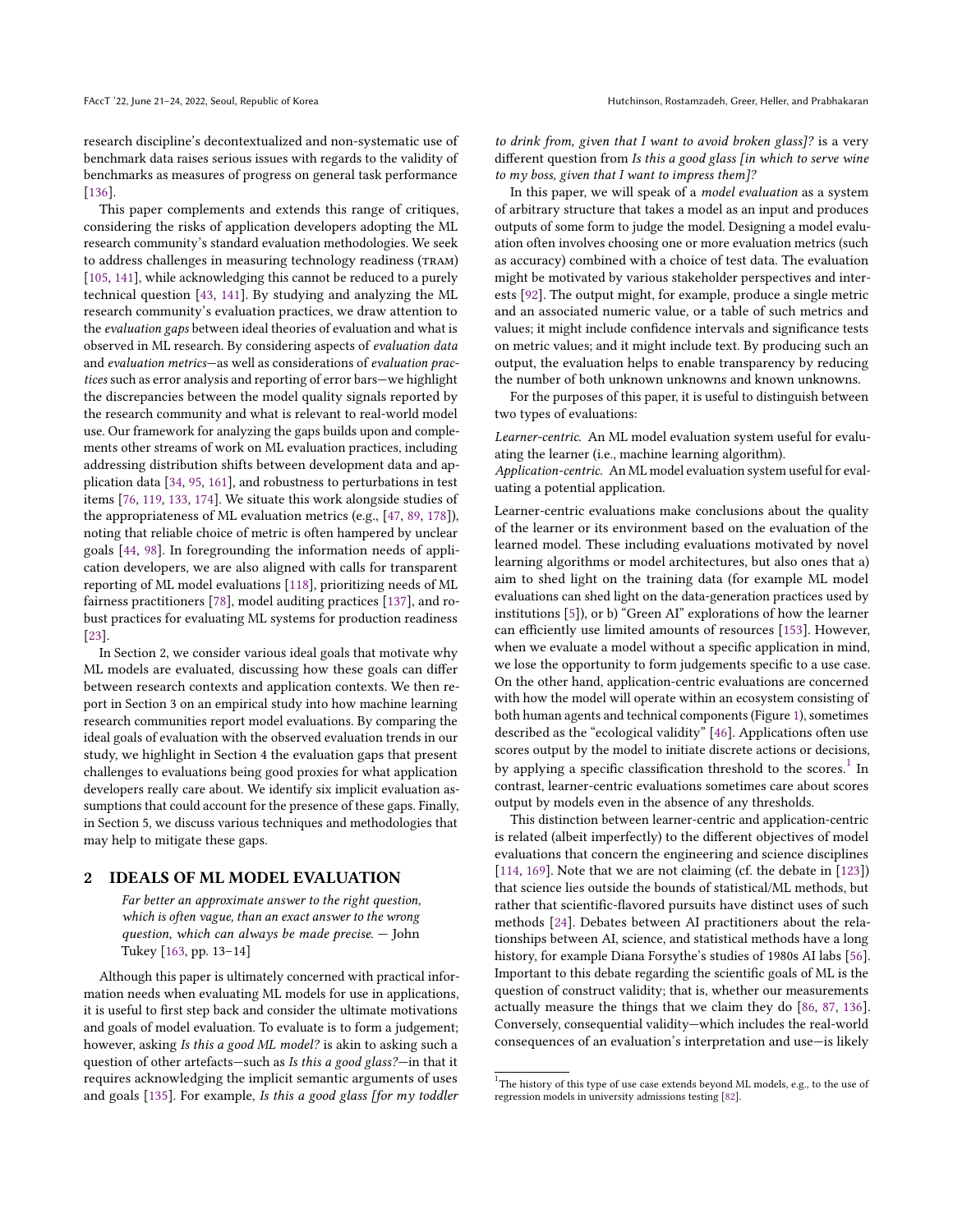<span id="page-2-0"></span>

Figure 1: Learner-centric ML model evaluations are concerned with the learner and its environment. Application-centric model evaluations are concerned with how the model will interact with an ecosystem into which it is introduced.

more important to considerations of accountability and governance of ML models in applications [\[87\]](#page-11-10).

Scientific goal. Evaluating the model can motivate beliefs/explanations about the world (including possibly the learner).

Engineering goal. Evaluating the model can tell us whether the model can be used as a means towards a goal.

This distinction is closely related to one between "scientific testing" and "competitive testing" made by Hooker in 1995, who takes the position that competitive testing a) is unscientific, and b) does not constitute true research but merely development [\[79\]](#page-11-12). However, since engineering research has its own goals, distinct from those of science [\[26\]](#page-10-11), a more defensible position is that evaluations in support of scientific research are distinct from evaluations in support of engineering research.

Table [1](#page-3-0) summarizes the above distinctions and the relationships between them. The distinction between learner-centric and application-centric evaluations relates to the question of internal validity and external validity that is more commonly discussed in the social sciences than in ML (see, e.g., [\[124\]](#page-12-12)) but also sometimes in ML [\[104\]](#page-12-0). This is reflected in the ways in which practitioners of the two types of evaluations discuss the topic of robustness. Learnercentric evaluations pay attention to the robustness of the learner to changes in the training data (e.g., distributional shifts, outliers, perturbations, poisoning attacks; and with connections to robust estimation of statistics [\[102\]](#page-12-13)), while application-centric evaluations pay attention to desired behaviors such as the (in)sensitivity of the model to certain classes of perturbations of the input, or to sensitive input features (e.g., [\[61\]](#page-11-13)).

Note that nothing in the ideals of evaluation described above has stipulated whether evaluations are quantitative or qualitative. For example, one could imagine interrogating a chatbot model using qualitative techniques, or adopting methodologies of political critique such as [\[41\]](#page-10-12). Similarly, nothing has stipulated what combinations of empirical or deductive methods are used.

#### <span id="page-2-3"></span>3 ML MODEL EVALUATIONS IN PRACTICE

Beneath the technical issues lie some differences in values concerning not only the meaning but also the relative merit of "science" and "artificial intelligence." — Diana Forsythe [\[56\]](#page-11-8)

To shed light on the ML research community's norms and values around model evaluation, we looked at how these communities report their model evaluations. By examining 200 papers from several top conferences in two research disciplines that use ML approaches extensively, we identified patterns regarding choices of metrics, evaluation data, and measurement practices. This empirical study of ML research practices complements several recent studies of ML evaluation practices. These include: a survey 144 research papers studying the properties of models that are tested for [\[178\]](#page-13-3); a review of 107 papers from Computer Vision (CV), Natural Language Processing (NLP) and other ML disciplines to diagnose internal and external modes of evaluation failures [\[104\]](#page-12-0); an analysis of whether 60 NLP and CV papers pay attention to accuracy or efficiency [\[153\]](#page-13-7); and an analysis of the Papers With Code dataset $^2$  $^2$  for patterns of benchmark dataset creation and re-use [\[94\]](#page-11-1).

### 3.1 Method

3.1.1 Data. We sampled 200 research papers, stratified by discipline, conference and year. 100 papers were selected from each of the NLP and CV disciplines. We selected 20 papers at random from the proceedings of each of the 55th to 59th Annual Meetings of the Association of Computational Linguistics (ACL'2017–ACL'2021), 25 papers from each of the proceedings of the 2019–2021 IEEE Conferences on Computer Vision and Pattern Recognition (CVPR'2019– CVPR'2021), and 25 papers from the 24th International Conference on Medical Image Computing and Computer Assisted Intervention (MICCAI'2021). These conferences represent the pinnacles of their respective research fields.<sup>[3](#page-2-2)</sup>

<span id="page-2-1"></span><sup>2</sup> <https://paperswithcode.com>

<span id="page-2-2"></span> $3$  ACL and CVPR are rated A<sup>\*</sup> ("flagship conference"), and MICCAI is rated A ("excellent conference"), by [core.edu.au;](core.edu.au) all three are in the top 30 computer science conferences out of over 900 listed on [research.com.](research.com)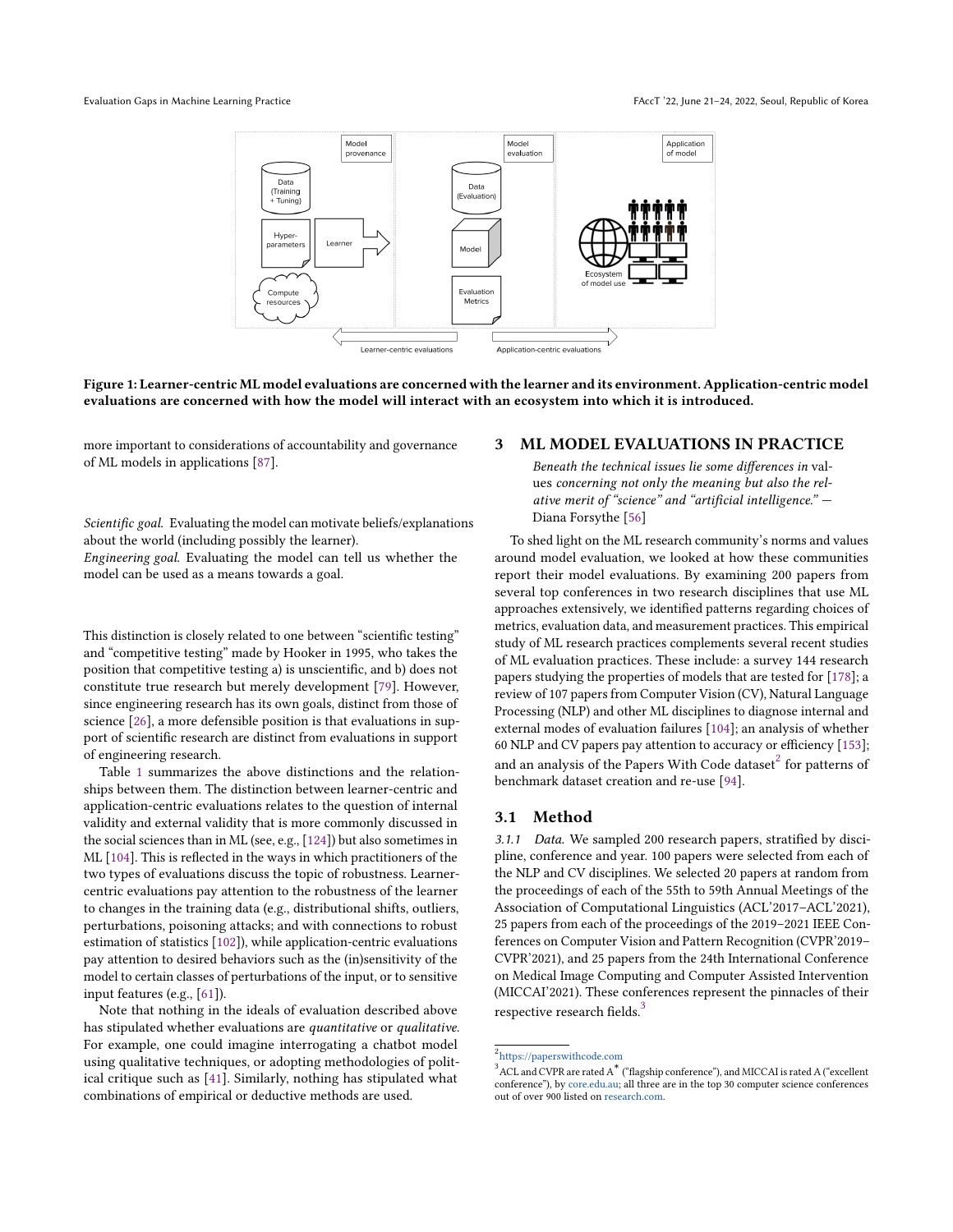<span id="page-3-0"></span>

|                         | Learner-centric evaluations                  | Application-centric evaluations |
|-------------------------|----------------------------------------------|---------------------------------|
| Typical evaluation goal | Distinguish better learners from poorer ones | Predict ecosystem outcomes      |
| Schematic of goal       | Understand(Learner)                          | $Understand(Ecosystem + Model)$ |
| Disciplinary goals      | Science or engineering                       | Primarily engineering           |

Table 1: Summary of typical goals of the idealized learner-centric and application-centric evaluations.

3.1.2 Analysis. The authors of this paper performed this analysis, dividing the papers among themselves based on disciplinary familiarity. Using an iterative procedure of analysis and discussion, we converged on a set of labels that captured important aspects of evaluations across and within disciplines. Recall from Section [2](#page-1-1) that, for our purposes, a single evaluation typically involves choosing one or more metrics and one or more datasets. We coded each of the papers along three dimensions. a) Metrics: Which evaluation metrics were reported? After iteration, we converged on the categories of metrics shown in Table [2.](#page-4-0) b) Data: Was test data drawn from the same distribution as the training data, under the Independent and Identically Distributed (I.I.D.) assumption? c) Analysis: Was statistical significance of differences reported? Were error bars and/or confidence intervals reported? Was error analysis performed? Were examples of model performance provided to complement measurements with qualitative information?

#### 3.2 Results

Although each of the disciplines and conferences does not define itself solely in terms of ML, the practice of reporting one or more model evaluations in a research paper is ubiquitous. Only five papers did not include evaluations of ML models; of these two were published at ACL (a survey paper, a paper aimed at understanding linguistic features, and one on spanning-tree algorithms), and two at CVPR (a paper with only qualitative results, and one introducing a dataset). Table [3](#page-4-1) summarizes the results of the other 195. Counts are non-exclusive, for example papers frequently reported multiple metrics and sometimes reported performance both on I.I.D. test data and on non-I.I.D. test data.

Appendix B contains an overview of the flavors of test data we observed. We found evidence to support the claim that evaluations of NLP models have "historically involved reporting the performance (generally meaning the accuracy) of the model on a specific held-out [i.e., I.I.D.] test set" [\[20,](#page-10-13) p. 9[4](#page-3-1)].<sup>4</sup> CV evaluations seem to be even more likely to utilize I.I.D. test data, and—consistent with [\[94\]](#page-11-1)—CV papers typically either introduce a new task (and corresponding benchmark dataset) [\[88,](#page-11-14) [103,](#page-12-14) [143,](#page-12-15) [175\]](#page-13-9) or present results of a new model on an existing widely-used benchmark [\[73,](#page-11-15) [139\]](#page-12-16). An exception to this trend was CV papers which explored shared representations (e.g., in multi-task learning [\[53,](#page-11-16) [100\]](#page-12-17) or domain adaptation [\[120,](#page-12-18) [127\]](#page-12-19)).

Evaluations in both disciplines showed a heavy reliance on reporting point estimates of metrics, with variance or error bars typically not reported in our sample. While colloquial uses of phrases

like "significantly better" were fairly common, most papers did not report on technical calculations of statistical differences; we considered only those latter instances when coding whether a paper reported significance. Regarding metrics, most of those that were frequently seen in our sample were somewhat insensitive to different types of errors. For example, accuracy does not distinguish between FP and FN;  $F_1$  is symmetric in FP and FN (they can be swapped without affecting  $F_1$ ); the Overlap metrics are similary invariant to swapping of the predicted bounding box and the reference bounding box; the Distance category of metrics does not distinguish over-estimation from under-estimation on regression tasks.

From our reading of the 200 papers in our sample, one qualitative observation we had was that model evaluations typically do not include concrete examples of model behavior, nor analyses of errors (for a counterexample which includes these practices, see [\[35\]](#page-10-15)). Also, we noted the scarcity of papers whose sole contribution is a new dataset for an existing task, aligning with previous observations that dataset contributions are not valued highly within the community [\[148\]](#page-13-11). We hypothesise that conference reviewers place emphasis on novelty of model, task, and/or metric. We note a general tension between disciplinary values of task novelty and demonstrating state-of-the-art performance by outperforming previous models, and the risk of overfitting from test set re-use discussed by [\[104\]](#page-12-0).

#### 3.3 Discussion

This small-scale quantitative study of model evaluations provides clues as to the values and goals of the ML research communities. Test data was often old (e.g., the CONLL 2003 English NER dataset [\[150\]](#page-13-12) used in two papers); optimizing for these static test sets fails to account for societal and linguistic change [\[14\]](#page-10-16). Disaggregation of metrics was rare, and fairness analyses were absent despite our sample being from 2017 onward, concurrent with mainstream awareness of ML fairness concerns. Despite being acknowledged by influential thought-leaders in ML to be unrealistic for applications [\[15\]](#page-10-17), using I.I.D. test data is the norm. These are in alignment with the learner-centric goals of evaluations (Section 2). Similarly, with a few exceptions in our sample, there was general paucity of discussions of tradeoffs such as accuracy vs resource-efficiency that are typical of engineering disciplines [\[26\]](#page-10-11), suggesting that the ML research disciplines generally aspire to scientific goals concerning understanding and explaining the learner. With this lens, the disciplinary paradigm of measuring accuracy on I.I.D. test data is not surprising: the goal is to assess a model's ability to generalize. This assessment would then give us good guarantees on the application's behavior, if the practical challenges of ascertaining the data distributions in an application ecosystem can be overcome. In practice, however,

<span id="page-3-1"></span> $^4$ Two observed non-I.I.D. evaluation patterns in NLP were: a) testing on a different linguistic "domain" (e.g., training on texts about earthquakes and testing on texts about floods [\[1\]](#page-10-14)); and b) testing a model's ability to predict properties of a manually compiled lexical resource (e.g., [\[165\]](#page-13-10)). See also Appendix B.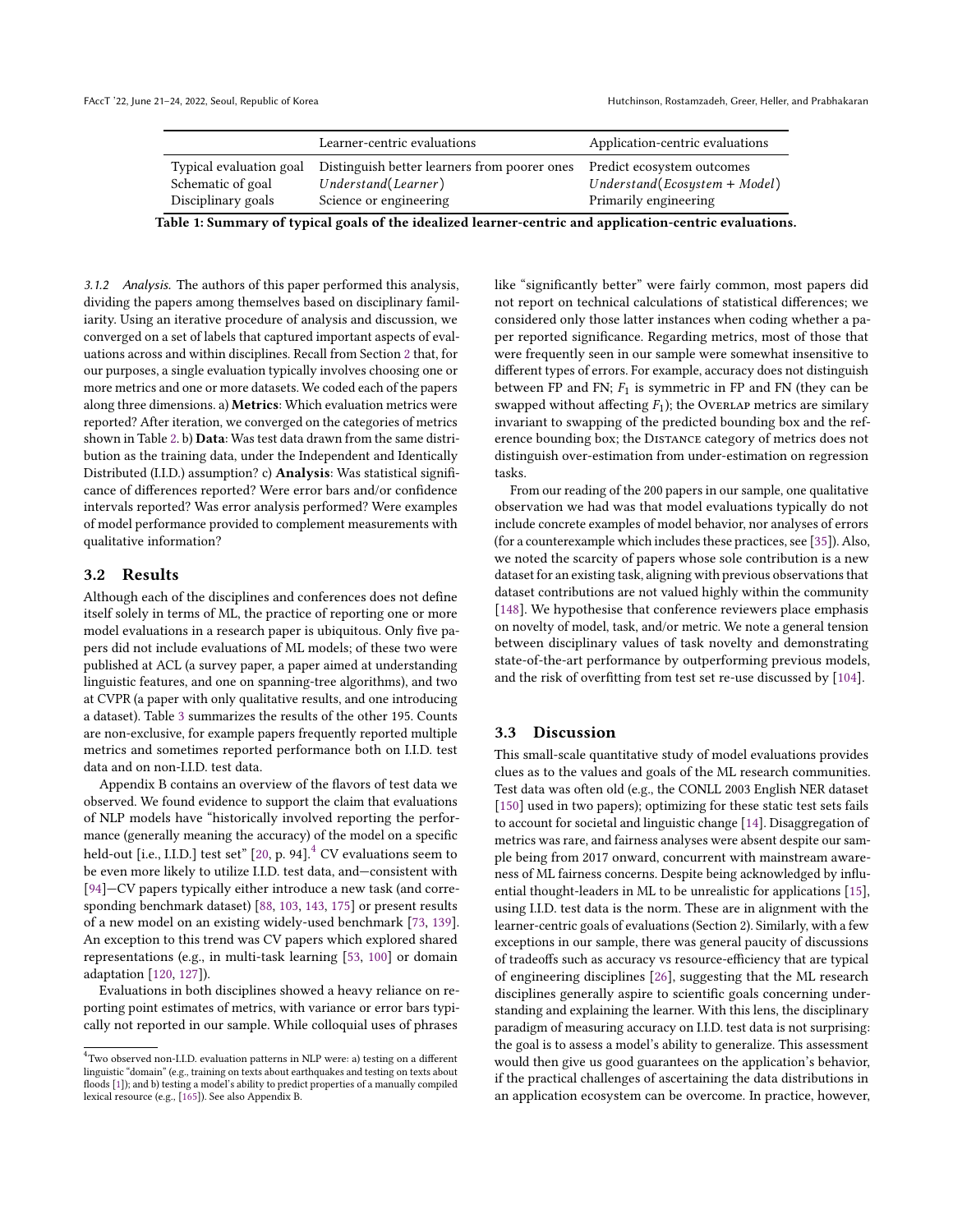<span id="page-4-0"></span>

| Metric category   | Examples             | Description                                                                           |
|-------------------|----------------------|---------------------------------------------------------------------------------------|
| <b>ACCURACY</b>   | Accuracy, error rate | Sensitive to the sum $TP+TN$ and to N. Not sensitive to class imbalance.              |
| PRECISION         | Precision, BLEU      | Sensitive to TP and FP. Not sensitive to FN or TN.                                    |
| RECALL            | Recall, Rouge        | Sensitive to TP and FN. Not sensitive to FP or TN.                                    |
| <b>F-SCORE</b>    | $F_1, F_{\beta}$     | Sensitive to TP, FP and FN. Not sensitive to TN.                                      |
| <b>OVERLAP</b>    | Dice, IoU            | Sensitive to intersection and overlap of predicted and actual.                        |
| <b>LIKELIHOOD</b> | Perplexity           | Sensitive to the probability that the model assigns to the test data.                 |
| <b>DISTANCE</b>   | MSE, MAE, RMSE, CD   | Sensitive to the distance between the prediction and the actual value.                |
| CORRELATION       | Pearsons r.          | Sensitive to each of TP, TN, FP and FN, but unlike ACCURACY metrics they factor in    |
|                   | Spearman's $\rho$    | the degree of agreement that would be expected by chance.                             |
| <b>AUC</b>        | MAP, AUROC           | Does not rely on a specific classification threshold, but instead calculates the area |
|                   |                      | under a curve parameterized by different thresholds.                                  |

Table 2: Categories of evaluation metrics used in the analysis of the ML research literature. TP=true positives; TN=true negatives; FP=false positives; FN=false negatives; N=total number of data points. See Appendix A for the most common metrics in our data and their categorizations.

<span id="page-4-1"></span>

| Discipline: Venue<br>(# papers with ML evals)       | NLP:ACL<br>(97)                                                 | <b>CV:CVPR</b><br>(73)                                     | <b>CV:MICCAI</b><br>(25)                              | CV:Combined<br>(98)                                       | NLP+CV:Combined<br>(195)                                               |
|-----------------------------------------------------|-----------------------------------------------------------------|------------------------------------------------------------|-------------------------------------------------------|-----------------------------------------------------------|------------------------------------------------------------------------|
| <b>Most Common Metrics</b>                          |                                                                 |                                                            |                                                       |                                                           |                                                                        |
| Metric category <sup>7</sup><br>(num. of papers)    | ACCURACY (47)<br>$F-score (45)$<br>PRECISION (43)<br>RecALL(25) | AUC (32)<br>ACCURACY (25)<br>OVERLAP (22)<br>DISTANCE (10) | DISTANCE (14)<br>OVERLAP(9)<br>AUC(6)<br>ACCURACY (4) | AUC (38)<br>OVERLAP(31)<br>ACCURACY (29)<br>DISTANCE (24) | ACCURACY (76)<br>$F-score + OVERLAP$ (74)<br>PRECISION (48)<br>AUC(44) |
| Data                                                |                                                                 |                                                            |                                                       |                                                           |                                                                        |
| I.I.D. test data                                    | 78                                                              | 72                                                         | 25                                                    | 97                                                        | 175                                                                    |
| Non-I.I.D. test data                                | 28                                                              | 21                                                         | 4                                                     | 25                                                        | 53                                                                     |
| <b>Analysis</b>                                     |                                                                 |                                                            |                                                       |                                                           |                                                                        |
| Reports significance                                | 24                                                              | $\mathbf{0}$                                               |                                                       |                                                           | 31                                                                     |
| Reports error bars <sup><math>\diamond</math></sup> | 10                                                              | 6                                                          | 10                                                    | 16                                                        | 26                                                                     |

Table 3: Analysis of how Natural Language Processing (NLP) and Computer Vision (CV) research communities perform ML model evaluations. <sup>◆</sup>Appendix A provides definitions of commonly observed metrics, and their mappings to categories.  $^{\diamond}$ Includes any form of error bars/confidence intervals/credible intervals/variation across multiple runs. ♦Reported together here due to the equivalence of the Dice measure (in the OvERLAP category) and  $F_1$  (in the F-score category) [\[128\]](#page-12-20).

these challenges can be severe, and the research papers we surveyed do not generally tackle questions of uncertainty regarding data distributions.

## <span id="page-4-2"></span>4 GAPS AND ASSUMPTIONS IN COMMON EVALUATION PRACTICES

In theory there is no difference between theory and practice, while in practice there is.  $-$  Brewster (1881) [\[25\]](#page-10-18)

We now consider whether the research evaluation practices observed in Section [3](#page-2-3) are aligned with the needs of decision-makers who consider whether to use a model in an application. That is, we consider whether the typically learner-centric evaluations, which commonly use metrics such as accuracy or  $F_1$  on test data I.I.D. with the training data, meet the need of application-centric evaluations. In doing so, we expose, in a novel way, the interplay of technical and normative considerations in model evaluation methodologies.

#### 4.1 Assumptions in Model Evaluation

We introduce six assumptions in turn, describing both how they operate individually in evaluations and how they compose and compound. We also call out "evaluation gaps" of concern relevant to each assumption. Appendix C contains a hypothetical example from a specific application domain that illustrates the flavors of the concerns. Our starting point is the observation from Section [2](#page-1-1) that the goal of application-centric model evaluations is to understand how a model will interact with its ecosystem, which we denote schematically as:

# Understand(Model + Ecosystem)

(Application-centric Evaluation Goal)

ASSUMPTION 1: CONSEQUENTIALISM. Consequentialism is the view that whether actions are good or bad depends only on their consequences [\[158\]](#page-13-13). The ML research literature often appeals to motivations about model utility to humans (e.g., [\[19,](#page-10-19) [27,](#page-10-20) [51,](#page-11-0) [59,](#page-11-17) [77,](#page-11-18)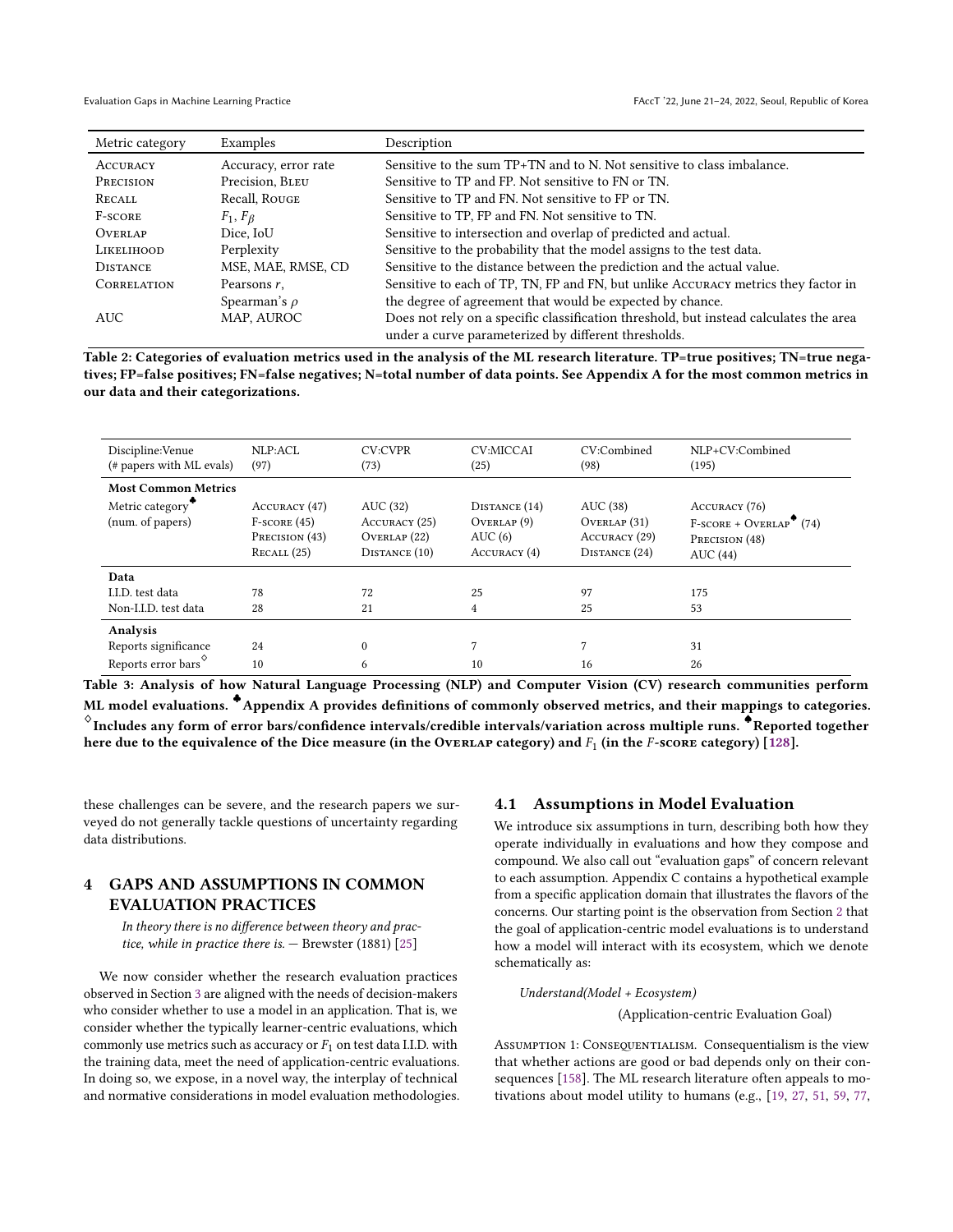[84,](#page-11-19) [108,](#page-12-21) [122,](#page-12-22) [125,](#page-12-23) [180\]](#page-13-14), including papers on fairness in ML such as [\[29,](#page-10-21) [36,](#page-10-22) [38,](#page-10-23) [39\]](#page-10-24)). In adopting consequentialism as its *de facto* ethical framework, ML prioritizes the greatest good for the greatest number [\[85\]](#page-11-20) and centers measurable future impacts. Moreover, the consequences that are centered are the direct consequences, with little attention given to motives, rules, or public acceptance [\[158\]](#page-13-13). This is realised as a focus on the first-order consequences of introducing the model into the ecosystem. Changes to the ecosystem itself—e.g., addressing what social change is perceived as possible and desirable [\[49,](#page-11-21) [68,](#page-11-22) [80\]](#page-11-23)—are assumed to be out of scope, as are concerns for setting of precedents for other ML developers. We denote this assumption schematically as:

### $Understanding(Model + Ecosystem) \approx Utility(Model + Ecosystem)$ (Consequentialism Assumption)

Evaluation Gap 1: Provenance. A focus on future consequences neglects important moral considerations regarding the construction of the model. This excludes both deontological concerns for example, Were data consent and sovereignty handled appropri-ately? [\[4,](#page-10-25) [41,](#page-10-12) [97\]](#page-11-24) and Were data workers treated with dignity? [\[67\]](#page-11-25)—as well as questions regarding past costs of development—for example, What were the energy use externalities of model training? [\[40,](#page-10-26) [60,](#page-11-26) [160\]](#page-13-15) and Was the labour paid fairly? [\[157\]](#page-13-16). Schwartz et al. coin the phrase "Red AI" to describe ML work that disregards the costs of training, noting that such work inhibits discussions of when costs might outweigh benefits [\[153\]](#page-13-7).

Evaluation Gap 2: Social Responsibilities. Another outcome of focusing primarily on direct consequences is marginalizing the assessment of a model against the social contracts that guide the ecosystem in which the model is used, such as moral values, principles, laws, and social expectations. For instance, Does the model adhere to the moral duty to treat people in ways that upholds their basic human rights? [\[156\]](#page-13-17), Does it abide by legal mechanisms of accountability? [\[115,](#page-12-24) [138\]](#page-12-25), and Does it satisfy social expectations of inclusion, such as the "nothing about us without us" principle? [\[33\]](#page-10-27).

Assumption 2: Abstractability from Context. The model's ecosystem is reduced to a set of considerations  $(X, Y)$ , i.e., the inputs to the model and the "ground truth," and in practice  $X$  may often fail to model socially important yet sensitive aspects of the environment [\[5,](#page-10-8) [10\]](#page-10-28). The model itself is reduced to a predicted value  $\hat{Y}$ , ignoring e.g., secondary model outputs such as confidence scores, or predictions on auxiliary model heads.

Utility(Model + Ecosystem)  $\approx$  Utility( $\hat{Y}, X, Y$ )

#### (Assumption of Abstractability of Context)

Evaluation Gap 3: System Considerations. Equating a model with its prediction overlooks the potential usefulness of model interpretability and explainability. Also, reducing an ecosystem to model inputs and "ground truth" overlooks questions of system dynamics [\[112,](#page-12-26) [155\]](#page-13-18), such as feedback loops, "humans-in-the-loop," and other effects "due to actions of various agents changing the world" [\[15\]](#page-10-17). Also overlooked are inference-time externalities of energy use [\[28,](#page-10-29) [60\]](#page-11-26), cultural aspects of the ecosystem [\[146\]](#page-12-27), and long term impacts [\[29\]](#page-10-21).

Evaluation Gap 4: Interpretive Epistemics. By positing a variable  $Y = y$  which represents the "ground truth" of a situationeven in situations involving social phenomena—a positivist stance

FAccT '22, June 21-24, 2022, Seoul, Republic of Korea Hutchinson, Rostamzadeh, Greer, Heller, and Prabhakaran

<span id="page-5-0"></span>

#### Figure 2: Causal graph illustrating the Input Myopia Assumption.

on knowledge is implicitly adopted. That is, a "true" value  $Y = y$ is taken to be objectively singular and knowable. This contrasts with anthropology's understanding of knowledge as socially and culturally dependent [\[57\]](#page-11-27) and requiring interpretation [\[63\]](#page-11-28). In the specific cases of CV and NLP discussed in Section [3,](#page-2-3) cultural aspects of image and language interpretation are typically marginalized (cf. [\[11,](#page-10-30) [16,](#page-10-31) [90,](#page-11-29) [101\]](#page-12-28), for example), exemplifying what Aroyo and Welty call AI's myth of "One Truth" [\[7\]](#page-10-32). Furthermore, the positivist stance downplays the importance of questions of construct validity and reliability [\[58,](#page-11-30) [87\]](#page-11-10).

ASSUMPTION 3: INPUT MYOPIA. Once the input variable  $X$  has been used by the model to calculate the model prediction  $\hat{Y}$ , X is typically ignored for the remainder of the evaluation. That is, the utility of the model is assumed to depend only on the model's prediction and on the "ground truth." We illustrate this with a causal graph diagram in Figure [2,](#page-5-0) which shows Utility as independent of X once the effects of  $\hat{Y}$  and Y are taken into account.

$$
Utility(\hat{Y},X,Y) \approx Utility(\hat{Y},Y)
$$

(Input Myopia Assumption)

Evaluation Gap 5: Disaggregated Analyses. By reducing the variables of interest to the evaluation to the prediction Y and the ground truth  $\hat{Y}$ , the downstream evaluation is denied the potential to use X. This exacerbates Evaluation Gap 3 by further abstracting the evaluation statistics from their contexts. For example, X could have been used to disaggregate the evaluation statistics in various dimensions—including for fairness analyses, assuming that sociodemographic data is available and appropriate [\[6,](#page-10-33) [9\]](#page-10-34)—or to examine regions of the input space which raise critical safety concerns (e.g., distinguishing a computer vision model's failure to recognise a pedestrian on the sidewalk from failure to recognise one crossing the road) [\[3\]](#page-10-35). Similarly, robustness analyses which compare the model predictions for related inputs in the same neighborhood of the input space are also excluded.

Assumption 4: Quantifiability. We have not yet described any modeling assumptions about the mathematical or topological nature of the implied Utility function, which up to now has been conceived as an arbitrary procedure producing an arbitrary output. We observe, however, that when models are evaluated, there is a social desire to produce a small number of scalar scores. This is reinforced by "leaderboardism" [\[51\]](#page-11-0), and extends to the point of averaging different types of scores such as correlation and accuracy [\[170\]](#page-13-19). We identify two assumptions here: first, that impacts on each individual can be reduced to a single numeric value (and thus different dimensions of impacts are commensurable<sup>[5](#page-5-1)</sup>); second,

<span id="page-5-1"></span> $^5$  E.g., one machine learning fairness paper says " $c$  is the cost of detention in units of crime prevented" [\[39\]](#page-10-24).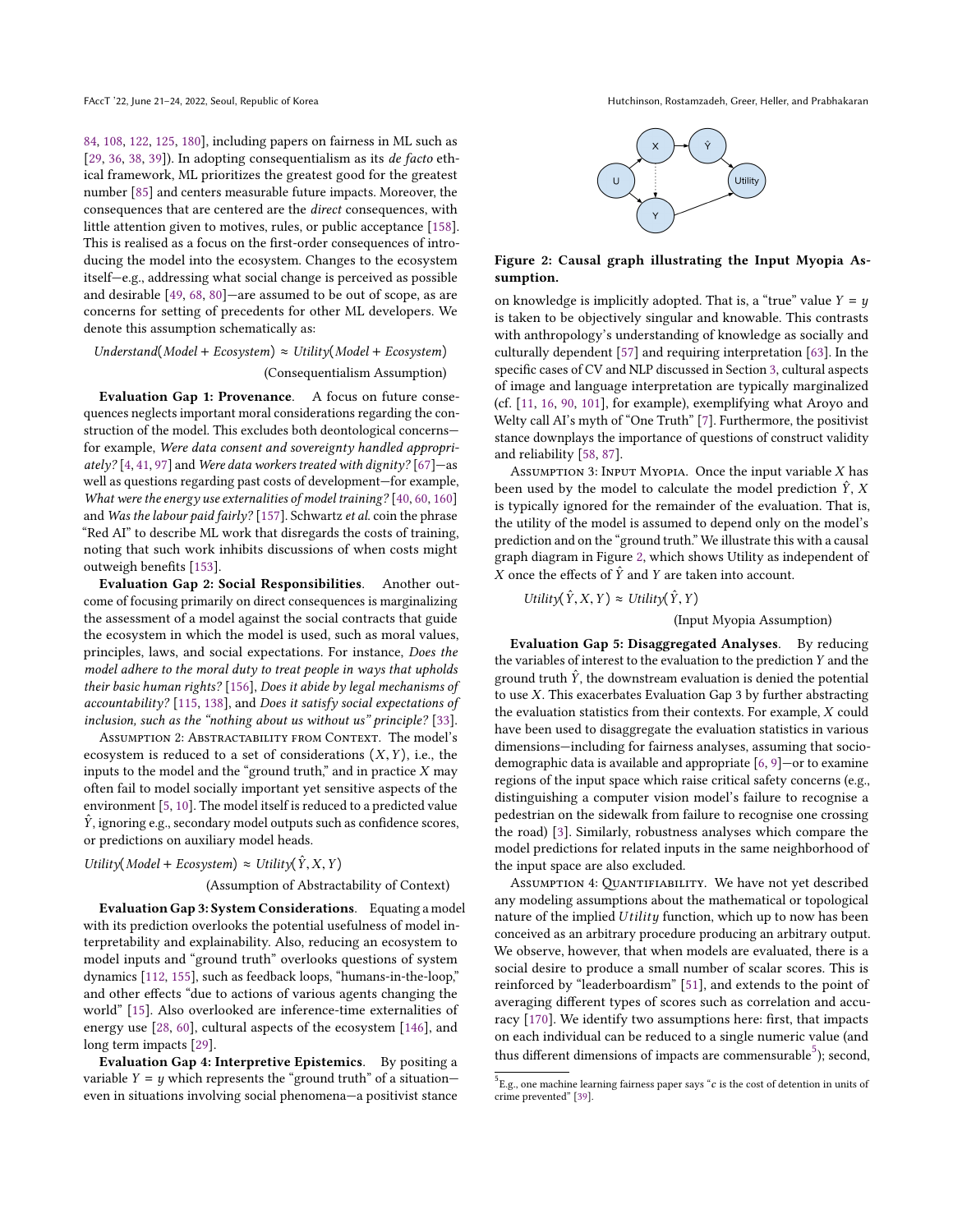that impacts across individuals are similarly commensurable. We define  $\hat{y}$  ∈  $\hat{Y}$  and  $y$  ∈ Y to be a specific model prediction, and a specific "ground truth" value respectively, leading to the Individual Quantifiability Assumption and the Collective Quantifiability Assumption, respectively.

Utility $(\hat{y}, y) \in \mathbb{R}$  (Individual Quantifiability Assumption)

Utility $(\hat{Y}, Y) \approx E_{(\hat{y}, y)} \{Utility(\hat{y}, y)\}$ 

(Collective Quantifiability Assumption)

Composing these assumptions with the previous ones leads to the belief that the evaluation can be summarized as a scalar statistic: U tility $(\hat{Y}, Y) \in \mathbb{R}$ .

Evaluation Gap 6: Incommensurables. The Quantifiability Assumptions assume that the impacts on individuals are reducible to numbers, trivializing the frequent difficulty in comparing different benefits and costs [\[111\]](#page-12-29). Furthermore, the harms and benefits across individuals are assumed to be comparable in the same scale. These assumptions are likely to disproportionately impact underrepresented groups, for whom model impacts might differ in qualitative ways from the well represented groups [\[74,](#page-11-31) [146,](#page-12-27) [147\]](#page-13-20). The former groups are less likely to be represented in the ML team [\[173\]](#page-13-21) and hence less likely to have their standpoints on harms and benefits acknowledged.

ASSUMPTION 5: FAILURES CASES ARE EQUIVALENT. For classification tasks, common evaluation metrics such as accuracy or error rate model the utility of  $\hat{Y}$  as binary (i.e., either 1 or 0), depending entirely on whether or not it is equal to the "ground truth" Y. That is, for a binary task, U tility( $\hat{Y}=0$ ,  $Y=0$ )=U tility( $\hat{Y}=1$ ,  $Y=1$ )=1 and U tility( $\hat{Y}=0, Y=1$ )=U tility( $\hat{Y}=1, Y=0$ )=0. Similarly for regression tasks, common metrics such as MAE and MSE take the magnitude of error into account, yet still treat certain failures as equivalent (specifically, U tility( $\hat{Y}=\hat{y}$ ,  $Y=\hat{y}+\delta$ )=U tility( $\hat{Y}=\hat{y}$ ,  $Y=\hat{y}-\delta$ ), for all  $\delta$ ,  $\hat{y}$ ).

Utility $(\hat{Y} = \hat{y}, Y = y) \approx \mathbb{1}(\hat{y} = y)$ 

(Assumption of Equivalent Failures [Classification])

Utility $(\hat{y}, y)$  is a function of  $|\hat{y} - y|$ 

(Assumption of Equivalent Failures [Regression])

Taken together with the previous assumptions, this yields U tility $(\hat{y}, y) = P(\hat{y} = y)$  for classification tasks.

Evaluation Gap 7: Disparate harms and benefits. Treating all failure cases as equivalent fails to appreciate that different classes of errors often have very different impacts [\[32,](#page-10-36) [134\]](#page-12-30). In multiclass classification, severely offensive predictions (e.g., predicting an animal in an image of a person) are given the same weight as inoffensive ones. In regression tasks, insensitivity to either the direction of the difference  $\hat{y} - y$  or the magnitude of y can result in evaluations being possibly poor proxies for downstream impacts. (One common application use case of regression models is to apply a cutoff threshold  $t$  to the predicted scalar values, for which both the direction of error and the magnitude of  $y$  are relevant.)

Assumption 6: TEST DATA VALIDITY. Taken collectively, the previous assumptions might lead one to use accuracy as an evaluation metric for a classification task. Further assumptions can then be made in deciding how to estimate accuracy. The final assumption

we discuss here is that the test data over which accuracy (or other metrics) is calculated provides a good estimate of the accuracy of the model when embedded in the ecosystem.

$$
P(\hat{y} = y) \approx P(\hat{y}' = y')
$$

 $P(\hat{y}' = y')$ <br>(Assumption of Test Data Validity [Classification])

where  $Y' = y'$  and  $\hat{Y}' = \hat{y}'$  are the ground truth labels and the model<br>predictions on the test data respectively. predictions on the test data, respectively.

Evaluation Gap 8: Data Drifts. A simple model of the ecosystem's data distributions is particularly risky when system feedback effects would cause the distributions of data in the ecosystem to diverge from those in the evaluation sample [\[93,](#page-11-32) [107\]](#page-12-31). In general, this can lead to overconfidence in the system's reliability, which can be exacerbated for regions in the tail of the input distribution.

#### 4.2 Discussion

We have described six assumptions that simplify the model evaluation task. Taken together, they would cause one to believe—with compounding risks—that a model's accuracy is a good proxy for its fitness for an application. We sketch this composition of assumptions in Figure [4,](#page-7-0) along with questions that illustrate the gaps raised by each assumption. Our reason for teasing apart these assumptions and their compounding effects is not to attack the "strawman" of naive application-centric evaluations which rely solely on estimating model accuracy. Rather, our goal is to point out that most model evaluations, even sophisticated ones, make such assumptions to varying degrees. For example:

- Some robustness evaluations (for surveys, see [\[54,](#page-11-33) [171\]](#page-13-22)) explicitly tackle the problem of distribution shifts, rejecting the Assumptions of Test Data Validity without questioning the other assumptions we have identified.
- Some sensitivity evaluations consider the effect on the model predictions of small changes in the input, but use accuracy as an evaluation metric, rejecting the Input Myopia Assumption without questioning the others [\[140\]](#page-12-32).
- Some fairness evaluations perform disaggregated analyses using the Recall or Precision metrics, sticking by all assumptions other than Input Myopia and Equivalent Failures [\[37,](#page-10-37) [71\]](#page-11-34).

It may not be possible to avoid all of the assumptions all of the time; nevertheless unavoidable assumptions should be acknowledged and critically examined. The six assumptions we have identified also provide a lens for assessing the consistency of some evaluation metrics with other assumptions that have been made during the evaluation, for example

- Is F -score consistent with an utilitarian evaluation framework? The  $F$ -score is mathematically a harmonic mean— which is often appropriate for averaging pairs of rates (e.g., two speeds). When applied to Precision and Recall, however, the F-score constitutes a peculiar averaging of "apples and oranges," since, when conceived as rates, Precision and Recall measure rates of change of different quantities, [\[131\]](#page-12-33). F-score is thus difficult to interpret within an evaluation framework that aims to maximize model utility.
- Do threshold-free evaluations such as the Area Under the Receiver Operating Characteristic (auroc) abstract too much of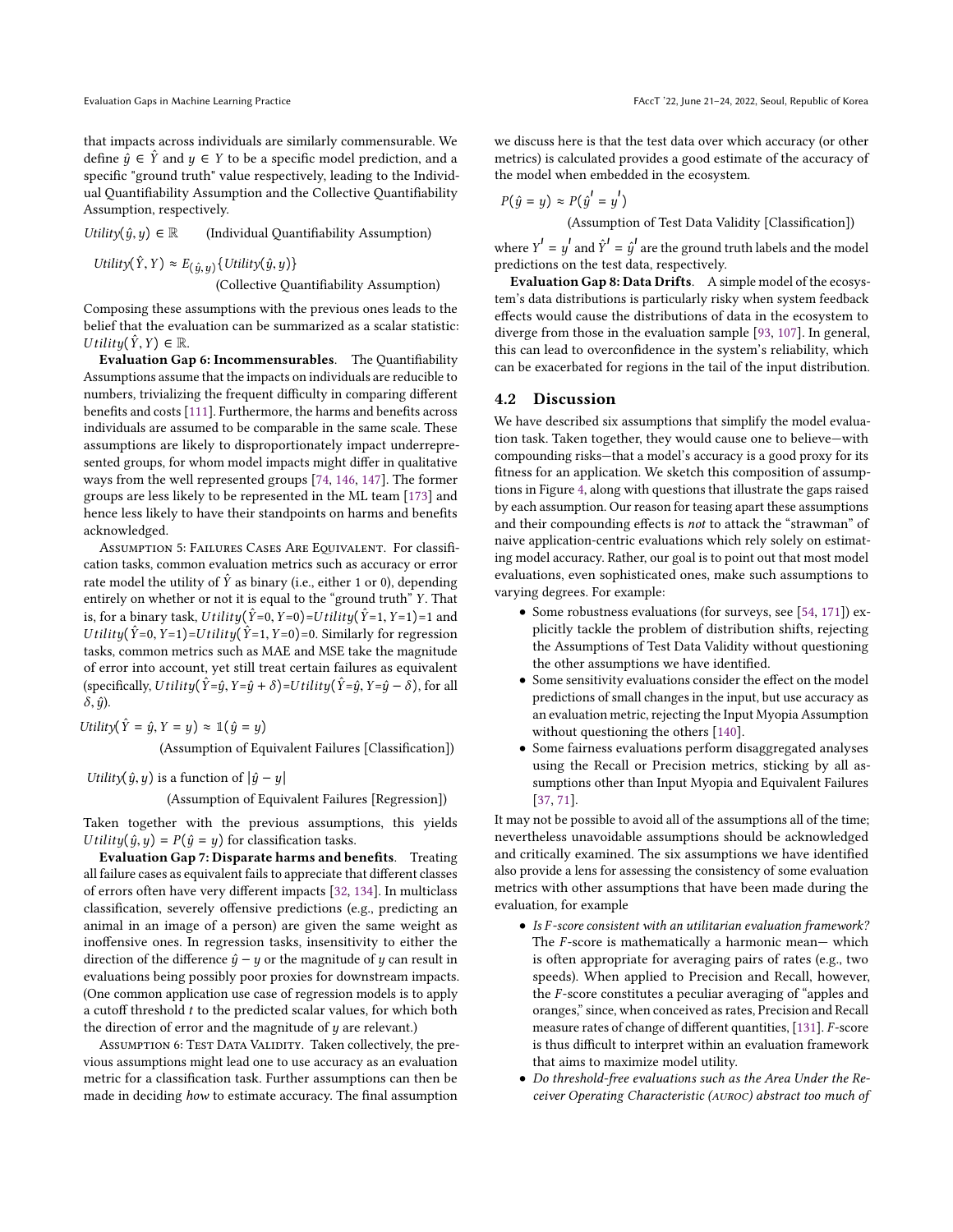FAccT '22, June 21-24, 2022, Seoul, Republic of Korea Hutchinson, Rostamzadeh, Greer, Heller, and Prabhakaran

<span id="page-7-0"></span>

|                                                              | Assumption                     | Considerations that might be Overlooked                                                                                                   |
|--------------------------------------------------------------|--------------------------------|-------------------------------------------------------------------------------------------------------------------------------------------|
| $Understand(Model + Ecosystem)$                              | Application-centric evaluation | Opportunities for scientific insights.                                                                                                    |
| $\approx Utility (Model + Ecosystem)$                        | Consequentialism               | Data sourcing and processing; invisible labour; con-<br>sultation with impacted communities; motives; public<br>acceptance; human rights. |
| $\approx Utility(\hat{Y},X,Y)$                               | Abstractability from Context   | System feedback loops; humans-in-the-loop.                                                                                                |
| $\approx Utility(\hat{Y},Y)$                                 | Input Myopia                   | Disaggregated analyses; sensitivity analyses; safety-<br>critical edge cases.                                                             |
| $\approx E_{(\hat{Y}=\hat{y}, Y=y)}\{Utility(\hat{y}, y)\}\$ | Quantitative Modeling          | Different flavors of impacts on a single person; different<br>flavors of impacts across groups.                                           |
| $\approx P(\hat{y} = y)$                                     | <b>Equivalent Failures</b>     | Severe failure cases; confusion matrices; topology of<br>the prediction space.                                                            |
| $\approx P(\hat{y}' = y')$                                   | <b>Test Data Validity</b>      | Data sampling biases; distribution shifts.                                                                                                |

a model for an application (Understand(Model + Ecosystem)) to one of calculating accuracy over a data sample. A pseudo-formal notation (akin to pseudo-code) is used to enable rapid glossing of the main connections.  $Y = y$  and  $\hat{Y} = \hat{y}$  denote the true (unobserved) distributions of ground truth and model predictions, respectively, while the variables  $Y' = y'$  and  $\hat{Y}' = \hat{y}'$  denote the samples of reference labels and model predictions over which accuracy is calculated in practice. The order of the assumptions reflects an increasing focus on technical aspects of model evaluation, and a corresponding minimizing of non-technical aspects. Appendix C illustrates how each of the sets of considerations might apply in a hypothetical application of a computer vision model.

the deployment context? Since auroc is calculated by averaging over a range of possible threshold values, it "cannot be interpreted as having any relevance to any particular classifier" [\[130\]](#page-12-34) (which is not saying auroc is irrelevant to evaluating the learner, cf. Section [2,](#page-1-1) nor to a learned model's propensity to correctly rank positive instances above negative ones). The same argument can be made for the Mean Average Precision metric used in image classification (see Appendix A). For useful application-centric evaluations, it is more meaningful to report pairs of (Precision, Recall) values (for all classes) for a range of threshold values [\[129\]](#page-12-35).

In both cases, we ask whether such metrics are of limited utility in application-centric evaluations and whether they are better left to learner-centric ones.

# 5 CONTEXTUALIZING APPLICATION-CENTRIC MODEL EVALUATIONS

the ornithologists were forced to adapt their behavior (for the sake of "science") to the most primitive evaluation method which was the only one considered or known, or else throw their data away. — Hampel [\[70\]](#page-11-35)

When applications of ML models have the potential to impact human lives and livelihoods, thorough and reliable evaluations of models are critical. As discussed in Section 3, the different goals and values of academic ML research communities mean that research norms cannot be relied upon as guideposts for evaluating models for applications. In this section, we propose steps towards evaluations that are rigorous in their methods and aim to be humble about their

epistemic uncertainties. In doing so, we expand on the call by Raji et al. to pay more attention not just to evaluation metric values but also to the quality and reliability of the measurements themselves, including sensitivity to external factors [\[136\]](#page-12-2).

## 5.1 Minding the Gaps between Evaluation Goals and Research Practice

Documenting assumptions made during model evaluation is critical for transparency and enables more informed decisions. If an assumption is difficult to avoid in practice, consider augmenting the evaluation with signals that may shed complementary light on questions of concern. For example, even a handful of insightful comments from members of impacted communities can be an invaluable complement to evaluations using quantitative metrics. We now consider specific mitigation strategies for each of the gaps in turn.

MINDING GAP 1: EVALUATE MORE THAN CONSEQUENCES. To reduce the gap introduced by the Consequentialism Assumption, evaluate the processes that led to the creation of the model, including how datasets were constructed [\[151\]](#page-13-23). We echo calls for more reflexivity around social and intentional factors around model development [\[117\]](#page-12-36), more documentation of the complete lifecycle of model development [\[83,](#page-11-36) [168\]](#page-13-24), and greater transparency around ML models and their datasets [\[13,](#page-10-38) [62,](#page-11-37) [118\]](#page-12-7). It may be appropriate to contemplate whether the model is aligned with the virtues the organization aspires to [\[166\]](#page-13-25). Consider the question of whether any ML model could be a morally appropriate solution in this application context, e.g., whether it is appropriate to make decisions about one person on the basis of others' behaviors [\[49\]](#page-11-21).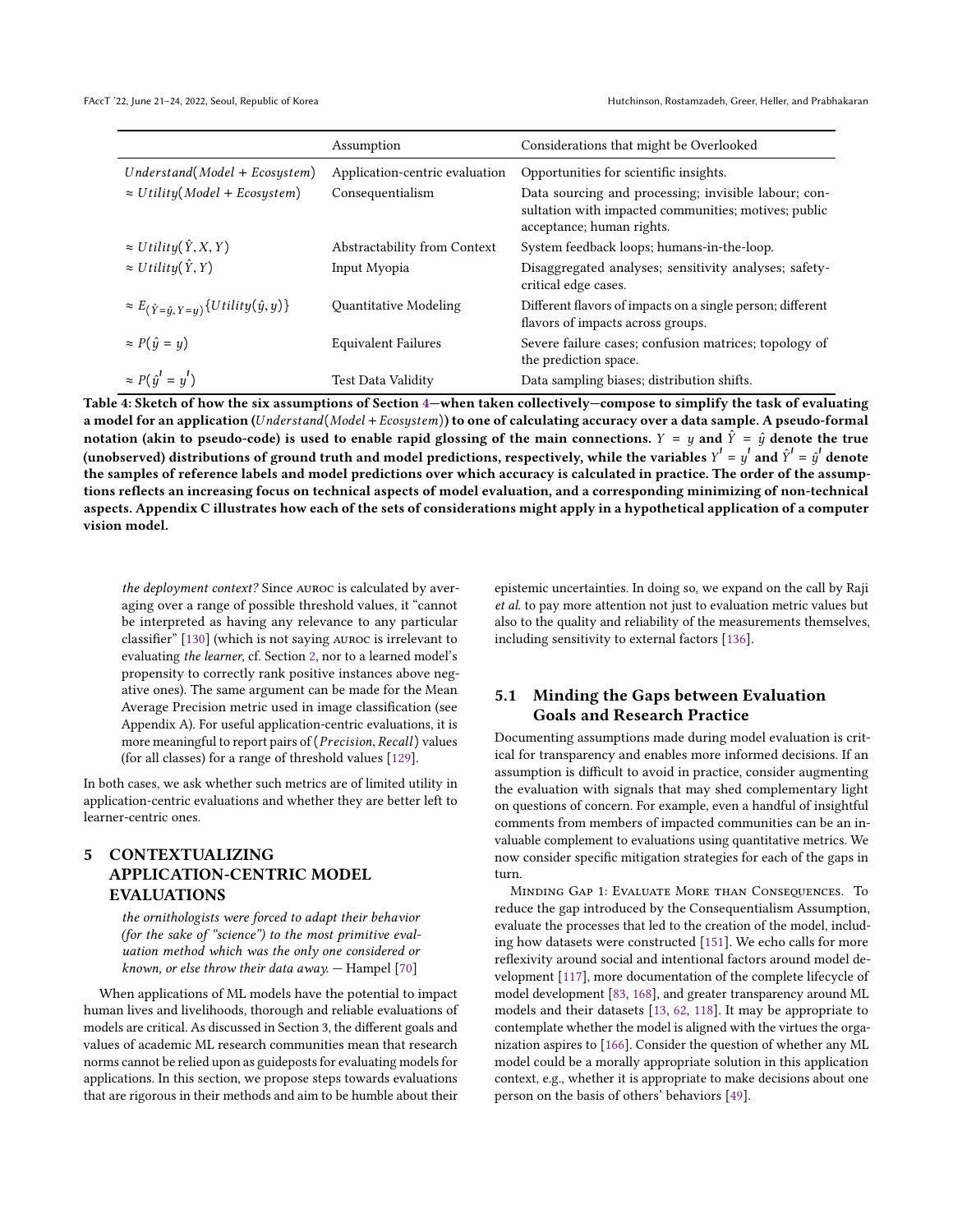Minding Gap 2: Center Obligations. Since reasoning about uncertain future states of the world is fraught with challenges [\[29\]](#page-10-21), evaluations should consider indirect consequences and assess how the model upholds social obligations within the ecosystem. This may involve processes such as assessments of human rights, social and ethical impact [\[110,](#page-12-37) [115\]](#page-12-24), audits of whether the ML system upholds the organization's declared values or principles [\[137\]](#page-12-8), and/or assessments of the potential for privacy leakage (e.g., [\[30,](#page-10-39) [176\]](#page-13-26)).

Minding Gap 3: Demarginalize the Context. To address the gap introduced by the Assumption of Abstractability from Context, consider externalities such as energy consumption [\[75,](#page-11-38) [153\]](#page-13-7), as well as resource requirements [\[51\]](#page-11-0). It is important to think about how the human and technical parts of the system will interact [\[112,](#page-12-26) [155\]](#page-13-18). Note that when substituting one model for another—or for displaced human labor—system stability can itself be a desirable property independent of model accuracy (and perhaps counter to tech industry discourses of "disruption" [\[64\]](#page-11-39)), and a range of metrics exist for comparing predictions with those of a legacy model [\[47\]](#page-10-5). Care should be taken to avoid the "portability trap" of assuming that what is good for one context is good for another [\[155\]](#page-13-18). The more attention paid to the specifics of the application context, the better; hence, metrics which assume no particular classification threshold, such as AUC, may provide limited signal for any single context.

Minding Gap 4: Make Subjectivities Transparent. Acknowledge the subjectivities inherent in many tasks [\[2\]](#page-10-40). An array of recent scholarship on subjectivity in ML has "embraced disagreement" through practices of explicitly modeling—in both the data model and the ML model—inter-subject variation in interpretations [\[7,](#page-10-32) [12,](#page-10-41) [45,](#page-10-42) [48,](#page-10-43) [55\]](#page-11-40). For the purposes of ML model evaluations, disaggregating labels on test data according to the cultural and socio-demographic standpoints of their annotators enables more nuanced disaggregated evaluation statistics [\[132\]](#page-12-38).

Minding Gap 5: Respect Differences Between Inputs. A realistic "null hypothesis" is that misclassifications affect people in the application ecosystem disparately. For example, people may differ both in their preferences regarding model predictions  $\hat{Y}$  per se, as well as their preferences regarding model accuracy  $\hat{Y} = Y [17]$  $\hat{Y} = Y [17]$ .<sup>[6](#page-8-0)</sup> As such—and independent of fairness considerations—evaluations should be routinely pay attention to different parts of the input distribution, including disaggregating along social subgroups. Special attention should be paid to the tail of the distribution and outliers during evaluation, as these may require further analysis to diagnose the potential for rare but unsafe impacts. Input sensitivity testing can provide useful information about the sensitivity of the classifier to dimensions of input variation known to be of concern (e.g., gender in text [\[21,](#page-10-45) [66,](#page-11-41) [81,](#page-11-42) [181\]](#page-13-27)).

Minding Gap 6: Think Beyond Scalar Utility. Resist the temptation to reduce a model's utility to a single scalar value, either for stack ranking [\[51\]](#page-11-0) or to simplify the cognitive load on decision makers. Instead, include a range of different metrics and

evaluation distributions in the evaluation [\[118\]](#page-12-7). Acknowledge and report epistemic uncertainty, e.g., the effects of missing data or measurement and sampling error on metrics. Acknowledge qualitative impacts that are not addressed by metrics (e.g., harms to application users caused by supplanting socially meaningful human interactions), and rigorously assess the validity of attempts to measure social or emotional harms. Be conservative in aggregations: consider plotting data rather than reporting summary statistics (cf. Anscombe's quartet); do not aggregate unlike quantities; report multiple estimates of central tendency and variation; and don't assume that all users of an application will have equal benefits (or harms) from system outcomes. Consider applying aggregation and partial ranking techniques from the fair division literature to ML models, including techniques that give greater weight to those with the worst outcomes (e.g., in the extreme case, "Maximin") [\[50\]](#page-11-43).

Minding Gap 7: Respect Differences Between Failures. If the harms of false positives and false negatives are incommensurable, report them separately. If commensurable, weight each appropriately. For multiclass classifiers, this approach generalizes to a classification cost matrix [\[164\]](#page-13-28), and, more generally, including the confusion matrix before costs are assigned; for regression tasks, report metrics such as MSE disaggregated by buckets of Y.

MINDING GAP 8: VALIDATE QUALITY OF TEST DATA. For transparency, do not assume it is obvious to others which datasets are used in training and evaluation; instead, be explicit about the provenance, distribution, and known biases of the datasets in use [\[6\]](#page-10-33). Consider Bayesian approaches to dealing with uncertainty about data distributions [\[91,](#page-11-44) [99,](#page-11-45) [116\]](#page-12-39), especially when sample sizes are small or prior work has revealed systematic biases. For example, an evaluation which uses limited data in a novel domain (or in an under-studied language) to investigate gender biases in pronoun resolution should be tentative in drawing strong positive conclusions about "fairness" due to abundant evidence of gender biases in English pronoun resolution models (e.g. [\[172\]](#page-13-29)).

#### 5.2 Alternate Model Evaluation Methodologies

More radical excursions from the disciplinary paradigm are often worth considering, especially in scenarios with high stakes or high uncertainty.

Evaluation Remits. In 1995, Sparck Jones and Galliers called for a careful approach to NLP evaluation that is broadly applicable to ML model evaluations (see Appendix D) [\[92\]](#page-11-7). Their approach involves a top-down examination of the context and goal of the evaluation before the evaluation design even begins, and their call for careful documentation of the evaluation "remit"—i.e., official responsibilities—is in line with more recent work calling for stakeholder transparency for ML [\[83,](#page-11-36) [137\]](#page-12-8). They advocate for establishing whose perspectives are adopted in the evaluation and whose interests prompted it. Appendix D sketches how Sparck Jones and Galliers' framework could be adopted for ML model evaluations.

ACTIVE TESTING. Active Testing aims to iteratively choose new items that are most informative in addressing the goals of the evaluation [\[69,](#page-11-46) [96\]](#page-11-47) (cf. its cousin Active Learning, which selects items that are informative for the learner). Active Testing provides a better estimate of model performance than using the same number of test instances sampled I.I.D. Exploring Active Testing in pursuit

<span id="page-8-0"></span> $^6$ Note that in many real-world applications the "ground truth" variable Y may be a convenient counterfactual fiction, since the system's actions on the basis of the prediction  $\hat{Y}$  may inhibit Y from being realised—for example, a finance ML model may predict a potential customer would default on a loan if given one, and hence the system the model is deployed in may prevent the customer getting a loan in the first place.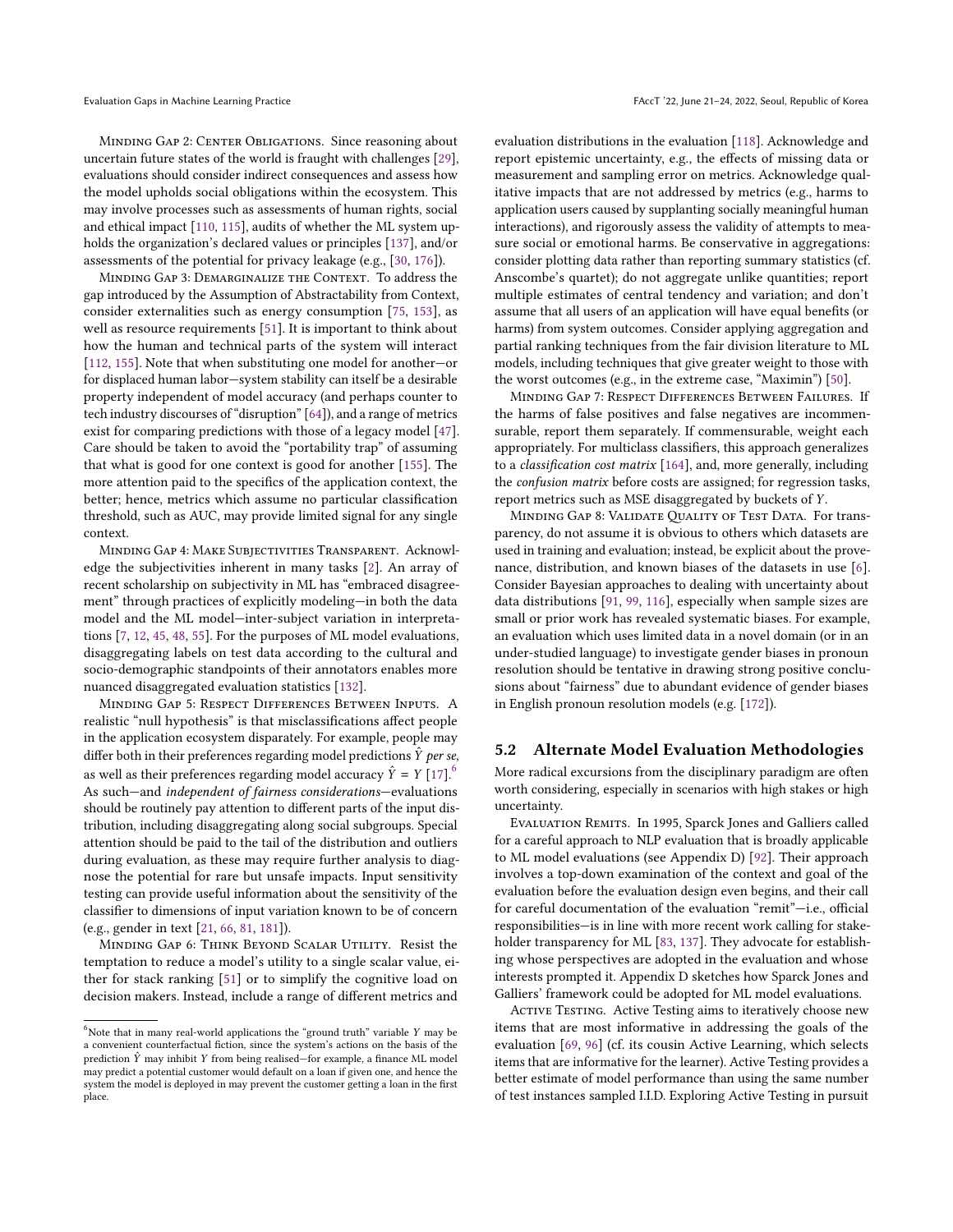of fairness testing goals seems a promising direction for future research.

Adversarial Testing. In many cases, there is great uncertainty regarding an application deployment context. One cautious and conservative approach—especially in the face of great uncertainty is to simulate "adversaries" trying to provoke harmful outcomes from the system. Borrowing adversarial techniques from security testing and privacy testing, adversarial testing of models requires due diligence to trigger the most harmful model predictions, using either manually chosen or algorithmically generated test instances [\[52,](#page-11-48) [145,](#page-12-40) [177,](#page-13-30) [179\]](#page-13-31).

MULTIDIMENSIONAL COMPARISONS. When comparing candidate models, avoid the "Leaderboardism Trap" of believing that a total ordering of candidates is possible. A multidimensional and nuanced evaluation may provide at best a partial ordering of candidate models, and it may require careful and accountable judgement and qualitative considerations to decide among them. The Fair Division literature on Social Welfare Orderings may be a promising direction for developing evaluation frameworks that prioritize "egalitarian" considerations, in which greater weighting is given to those who are worst impacted by a model [\[50\]](#page-11-43).

#### 5.3 Evaluation-driven ML Methodologies

In this section, we follow Rostamzadeh et al. in drawing inspiration from test-driven practices, such as those of software development [\[144\]](#page-12-41). Traditional software testing involves significant time, resources, and effort [\[72\]](#page-11-49); even moderate-sized software projects spend hundreds of person-hours writing test cases, implementing them, and meticulously documenting the test results. In fact, software testing is sometimes considered an art [\[121\]](#page-12-42) requiring its own technical and non-technical skills [\[113,](#page-12-43) [149\]](#page-13-32), and entire career paths are built around testing [\[42\]](#page-10-46). Test-driven development, often associated with agile software engineering frameworks, integrates testing considerations in all parts of the development process [\[8,](#page-10-47) [65\]](#page-11-50). These processes rely on a deep understanding of software requirements and user behavior to anticipate failure modes during deployment and to expand the test suite. (In contrast, ML testing is often relegated to a small portion of the ML development cycle, and predominantly focuses on a static snapshot of data to provide performance guarantees.) These software testing methodologies provide a model for ML testing. First, the model suggests anticipating, planning for, and integrating testing in all stages of the development cycle, research problem ideation, the setting of objectives, and system implementation. Second, build a practice around bringing diverse perspectives into designing the test suite. Additionally, consider participatory approaches (e.g., [\[112\]](#page-12-26)) to ensure that the test suite accounts for societal contexts and embedded values within which the ML system will be deployed.

An important principle in test-driven software development is visibility into the test data. Typically, engineers working on a system can not only see the details of the test suites but also often develop those test suites themselves. In contrast, the paradigm of ML evaluation methodologies is that the ML practitioner should not inspect the test data, lest their observations result in design decisions that produce an overfitted model. How, then, can these two methodologies be reconciled? We believe that incentives are

one important consideration. In the ML research community, the "competition mindset" might indeed lead to "cheating" via deliberate overfitting. In contrast, in real-world applications model developers might benefit from a healthy model ecosystem, for example when they are members of that ecosystem. (However, when developers come from a different society altogether there may be disinterest or disalignment [\[146\]](#page-12-27).)

Software testing produces artifacts such as execution traces, and test coverage information [\[72\]](#page-11-49). Developing practices for routinely sharing testing artifacts with stakeholders provides for more robust scrutiny and diagnosis of harmful error cases [\[137\]](#page-12-8). In being flexible enough to adapt to the information needs of stakeholders, software testing artifacts can be considered a form of boundary object [\[159\]](#page-13-33). Within an ML context, these considerations point towards adopting ML transparency mechanisms incorporating comprehensive evaluations, such as model cards [\[118\]](#page-12-7). The processes that go into building test cases should be documented, so the consumer of the ML system can better understand the system's reliability. Finally, as for any high-stakes system—software, ML or otherwise—evaluation documentation constitutes an important part of the chain of auditable artifacts required for robust accountability and governance practices [\[137\]](#page-12-8).

#### 6 CONCLUSIONS

In this paper, we compared the evaluation practices in the ML research community to the ideal information needs of those who use models in real-world applications. The observed disconnect between the two is likely due to differences in motivations and goals, and also pressures to demonstrate "state of the art" performance on shared tasks, metrics and leaderboards [\[51,](#page-11-0) [94,](#page-11-1) [162\]](#page-13-1), as well as a focus on the learner as the object upon which the researcher hopes to shed light. One limitation of our methodology is reliance on published papers, and we encourage more human subjects research in the future, in a similar vein to e.g. [\[78,](#page-11-6) [109,](#page-12-44) [148\]](#page-13-11). We identified a range of evaluation gaps that risk being overlooked if the ML research community's evaluation practices are uncritically adopted when for applications, and identify six assumptions that would have to be valid if these gaps are to be overlooked. The assumptions range from a broad focus on consequentialism to technical concerns regarding distributions of evaluation data. By presenting these assumptions as a coherent framework, we provide not just a set of mitigations for each evaluation gap, but also demonstrate the relationships between these mitigations. We show how in the naive case these assumptions chain together, leading to the grossest assumption that calculating model accuracy on data I.I.D. with the training data can be a reliable signal for real-world applications. We contrast the practices of ML model evaluation with those of the mature engineering practices of software testing to draw out lessons for non-I.I.D. testing under a variety of stress conditions and failure severities. One limitation of our analysis is that we are generally domain-agnostic, and we hope to stimulate investigations of assumptions and gaps for specific application domains. We believe it is fundamental that model developers are explicit about methodological assumptions in their evaluations. We believe that ML model evaluations have great potential to enable interpretation and use by different technical and non-technical communities [\[159\]](#page-13-33).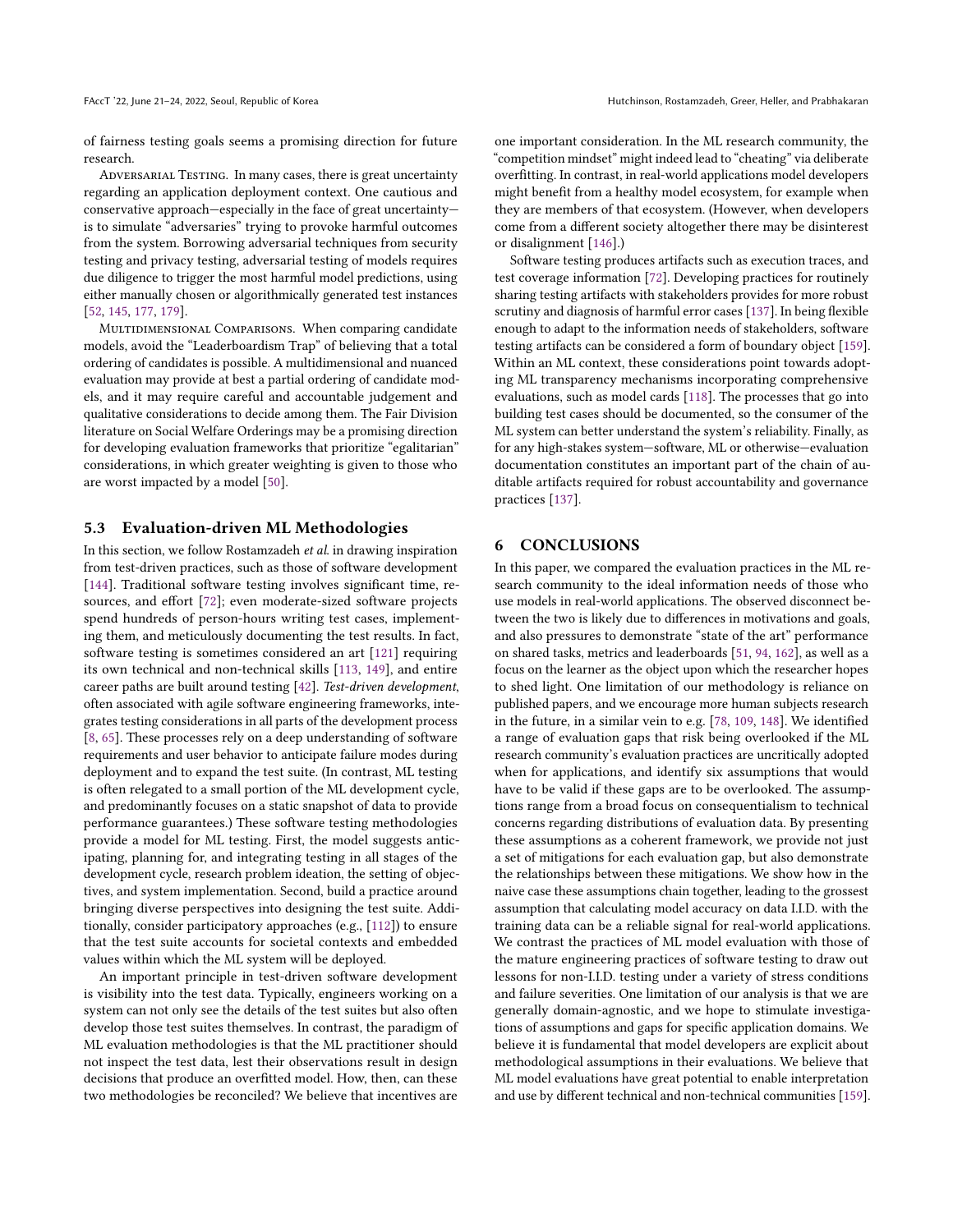By naming each assumption we identify and exploring its technical and sociological consequences, we hope to encourage more robust interdisciplinary debate and, ultimately, to nudge model evaluation practice away from abundant opaque unknowns.

#### ACKNOWLEDGMENTS

We acknowledge useful feedback from Daniel J. Barrett, Alexander D'Amour, Stephen Pfohl, D. Sculley, and the anonymous reviewers.

#### **REFERENCES**

- <span id="page-10-14"></span>[1] Firoj Alam, Shafiq Joty, and Muhammad Imran. 2018. Domain Adaptation with Adversarial Training and Graph Embeddings. In Proceedings of the 56th Annual Meeting of the Association for Computational Linguistics (Volume 1: Long Papers). 1077–1087.
- <span id="page-10-40"></span>[2] Cecilia Ovesdotter Alm. 2011. Subjective natural language problems: Motivations, applications, characterizations, and implications. In Proceedings of the 49th Annual Meeting of the Association for Computational Linguistics: Human Language Technologies. 107–112.
- <span id="page-10-35"></span>[3] Dario Amodei, Chris Olah, Jacob Steinhardt, Paul Christiano, John Schulman, and Dan Mané. 2016. Concrete problems in AI safety. arXiv preprint arXiv:1606.06565 (2016).
- <span id="page-10-25"></span>[4] Adam J Andreotta, Nin Kirkham, and Marco Rizzi. 2021. AI, big data, and the future of consent. AI & Society (2021), 1–14.
- <span id="page-10-8"></span>[5] McKane Andrus and Thomas K Gilbert. 2019. Towards a just theory of measurement: A principled social measurement assurance program for machine learning. In Proceedings of the 2019 AAAI/ACM Conference on AI, Ethics, and Society. 445–451.
- <span id="page-10-33"></span>[6] McKane Andrus, Elena Spitzer, Jeffrey Brown, and Alice Xiang. 2021. What We Can't Measure, We Can't Understand: Challenges to Demographic Data Procurement in the Pursuit of Fairness. In Proceedings of the 2021 ACM Conference on Fairness, Accountability, and Transparency. 249–260.
- <span id="page-10-32"></span>[7] Lora Aroyo and Chris Welty. 2015. Truth is a lie: Crowd truth and the seven myths of human annotation. AI Magazine 36, 1 (2015), 15–24.
- <span id="page-10-47"></span>[8] Dave Astels. 2003. Test driven development: A practical guide. Prentice Hall Professional Technical Reference.
- <span id="page-10-34"></span>[9] Solon Barocas, Anhong Guo, Ece Kamar, Jacquelyn Krones, Meredith Ringel Morris, Jennifer Wortman Vaughan, Duncan Wadsworth, and Hanna Wallach. 2021. Designing Disaggregated Evaluations of AI Systems: Choices, Considerations, and Tradeoffs. arXiv preprint arXiv:2103.06076 (2021).
- <span id="page-10-28"></span>[10] Solon Barocas, Moritz Hardt, and Arvind Narayanan. 2017. Fairness in machine learning. NIPS tutorial 1 (2017), 2017.
- <span id="page-10-30"></span>[11] Roland Barthes. 1977. Image-Music-Text. Macmillan.
- <span id="page-10-41"></span>[12] Valerio Basile, Federico Cabitza, Andrea Campagner, and Michael Fell. 2021. Toward a Perspectivist Turn in Ground Truthing for Predictive Computing. arXiv preprint arXiv:2109.04270 (2021).
- <span id="page-10-38"></span>[13] Emily M Bender and Batya Friedman. 2018. Data statements for natural language processing: Toward mitigating system bias and enabling better science. Transactions of the Association for Computational Linguistics 6 (2018), 587–604.
- <span id="page-10-16"></span>[14] Emily M Bender, Timnit Gebru, Angelina McMillan-Major, and Shmargaret Shmitchell. 2021. On the Dangers of Stochastic Parrots: Can Language Models Be Too Big?. In Proceedings of the 2021 ACM Conference on Fairness, Accountability, and Transparency. 610–623.
- <span id="page-10-17"></span>[15] Yoshua Bengio, Yann Lecun, and Geoffrey Hinton. 2021. Deep learning for AI. Commun. ACM 64, 7 (2021), 58–65.
- <span id="page-10-31"></span>[16] John Berger. 2008. Ways of seeing. Penguin UK.
- <span id="page-10-44"></span>[17] Reuben Binns. 2018. Fairness in machine learning: Lessons from political philosophy. In Conference on Fairness, Accountability and Transparency. PMLR, 149–159.
- <span id="page-10-2"></span>[18] Abeba Birhane, Pratyusha Kalluri, Dallas Card, William Agnew, Ravit Dotan, and Michelle Bao. 2021. The values encoded in machine learning research. arXiv preprint arXiv:2106.15590 (2021).
- <span id="page-10-19"></span>[19] Damián Blasi, Antonios Anastasopoulos, and Graham Neubig. 2021. Systematic Inequalities in Language Technology Performance across the World's Languages. arXiv preprint arXiv:2110.06733 (2021).
- <span id="page-10-13"></span>[20] Rishi Bommasani, Drew A Hudson, Ehsan Adeli, Russ Altman, Simran Arora, Sydney von Arx, Michael S Bernstein, Jeannette Bohg, Antoine Bosselut, Emma Brunskill, et al. 2021. On the opportunities and risks of foundation models. arXiv preprint arXiv:2108.07258 (2021).
- <span id="page-10-45"></span>[21] Daniel Borkan, Lucas Dixon, Jeffrey Sorensen, Nithum Thain, and Lucy Vasserman. 2019. Nuanced metrics for measuring unintended bias with real data for text classification. In Companion proceedings of the 2019 world wide web conference. 491–500.
- <span id="page-10-1"></span>[22] Samuel Bowman and George Dahl. 2021. What Will it Take to Fix Benchmarking in Natural Language Understanding?. In Proceedings of the 2021 Conference of

the North American Chapter of the Association for Computational Linguistics: Human Language Technologies. 4843–4855.

- <span id="page-10-7"></span>[23] Eric Breck, Shanqing Cai, Eric Nielsen, Michael Salib, and D Sculley. 2017. The ML test score: A rubric for ML production readiness and technical debt reduction. In 2017 IEEE International Conference on Big Data (Big Data). IEEE, 1123–1132.
- <span id="page-10-10"></span>[24] Leo Breiman. 2001. Statistical modeling: The two cultures (with comments and a rejoinder by the author). Statistical science 16, 3 (2001), 199–231.
- <span id="page-10-18"></span>[25] Benjamin Brewster. 1881. The Yale Literary Magazine October 1881–June 1882 (1881).
- <span id="page-10-11"></span>[26] William Bulleit, Jon Schmidt, Irfan Alvi, Erik Nelson, and Tonatiuh Rodriguez-Nikl. 2015. Philosophy of engineering: What it is and why it matters. Journal of Professional Issues in Engineering Education and Practice 141, 3 (2015), 02514003.
- <span id="page-10-20"></span>[27] Razvan Bunescu and Yunfeng Huang. 2010. A utility-driven approach to question ranking in social QA. In Proceedings of The 23rd International Conference on Computational Linguistics (COLING 2010). 125–133.
- <span id="page-10-29"></span>[28] Ermao Cai, Da-Cheng Juan, Dimitrios Stamoulis, and Diana Marculescu. 2017. NeuralPower: Predict and deploy energy-efficient convolutional neural networks. In Asian Conference on Machine Learning. PMLR, 622–637.
- <span id="page-10-21"></span>[29] Dallas Card and Noah A Smith. 2020. On Consequentialism and Fairness. Frontiers in Artificial Intelligence 3 (2020), 34.
- <span id="page-10-39"></span>[30] Nicholas Carlini, Florian Tramer, Eric Wallace, Matthew Jagielski, Ariel Herbert-Voss, Katherine Lee, Adam Roberts, Tom Brown, Dawn Song, Ulfar Erlingsson, et al. 2021. Extracting training data from large language models. In 30th USENIX Security Symposium (USENIX Security 21). 2633–2650.
- <span id="page-10-0"></span>[31] Brandon Carter, Siddhartha Jain, Jonas W Mueller, and David Gifford. 2021. Overinterpretation reveals image classification model pathologies. Advances in Neural Information Processing Systems 34 (2021).
- <span id="page-10-36"></span>[32] Robert Challen, Joshua Denny, Martin Pitt, Luke Gompels, Tom Edwards, and Krasimira Tsaneva-Atanasova. 2019. Artificial intelligence, bias and clinical safety. BMJ Quality & Safety 28, 3 (2019), 231-237.
- <span id="page-10-27"></span>[33] James I Charlton. 1998. Nothing about us without us. University of California Press.
- <span id="page-10-4"></span>[34] Mayee Chen, Karan Goel, Nimit S Sohoni, Fait Poms, Kayvon Fatahalian, and Christopher Ré. 2021. Mandoline: Model Evaluation under Distribution Shift. In International Conference on Machine Learning. PMLR, 1617–1629.
- <span id="page-10-15"></span>[35] Patricia Chiril, Véronique Moriceau, Farah Benamara, Alda Mari, Gloria Origgi, and Marlène Coulomb-Gully. 2020. He said "who's gonna take care of your children when you are at ACL?": Reported Sexist Acts are Not Sexist. In Proceedings of the 58th Annual Meeting of the Association for Computational Linguistics. 4055–4066.
- <span id="page-10-22"></span>[36] Alex Chohlas-Wood, Madison Coots, Emma Brunskill, and Sharad Goel. 2021. Learning to be Fair: A Consequentialist Approach to Equitable Decision-Making. arXiv preprint arXiv:2109.08792 (2021).
- <span id="page-10-37"></span>[37] Alexandra Chouldechova. 2017. Fair prediction with disparate impact: A study of bias in recidivism prediction instruments. Big data 5, 2 (2017), 153–163.
- <span id="page-10-23"></span>[38] Sam Corbett-Davies and Sharad Goel. 2018. The measure and mismeasure of fairness: A critical review of fair machine learning. arXiv preprint arXiv:1808.00023 (2018).
- <span id="page-10-24"></span>[39] Sam Corbett-Davies, Emma Pierson, Avi Feller, Sharad Goel, and Aziz Huq. 2017. Algorithmic decision making and the cost of fairness. In Proceedings of the 23rd acm sigkdd international conference on knowledge discovery and data mining. 797–806.
- <span id="page-10-26"></span>[40] Kate Crawford and Vladan Joler. 2018. Anatomy of an AI System. (Accessed January, 2022).
- <span id="page-10-12"></span>[41] Kate Crawford and Trevor Paglen. 2021. Excavating AI: The politics of images in machine learning training sets. AI & SOCIETY (2021), 1–12.
- <span id="page-10-46"></span>[42] Sean Cunningham, Jemil Gambo, Aidan Lawless, Declan Moore, Murat Yilmaz, Paul M Clarke, and Rory V O'Connor. 2019. Software testing: a changing career. In European Conference on Software Process Improvement. Springer, 731–742.
- <span id="page-10-3"></span>[43] Emma Dahlin. 2021. Mind the gap! On the future of AI research. Humanities and Social Sciences Communications 8, 1 (2021), 1–4.
- <span id="page-10-6"></span>[44] Alexander D'Amour, Katherine Heller, Dan Moldovan, Ben Adlam, Babak Alipanahi, Alex Beutel, Christina Chen, Jonathan Deaton, Jacob Eisenstein, Matthew D Hoffman, et al. 2020. Underspecification presents challenges for credibility in modern machine learning. arXiv preprint arXiv:2011.03395 (2020).
- <span id="page-10-42"></span>[45] Aida Mostafazadeh Davani, Mark Díaz, and Vinodkumar Prabhakaran. 2022. Dealing with disagreements: Looking beyond the majority vote in subjective annotations. Transactions of the Association for Computational Linguistics 10 (2022), 92–110.
- <span id="page-10-9"></span>[46] Harm De Vries, Dzmitry Bahdanau, and Christopher Manning. 2020. Towards ecologically valid research on language user interfaces. arXiv preprint arXiv:2007.14435 (2020).
- <span id="page-10-5"></span>[47] Leon Derczynski. 2016. Complementarity, F-score, and NLP Evaluation. In Proceedings of the Tenth International Conference on Language Resources and Evaluation (LREC'16). 261–266.
- <span id="page-10-43"></span>[48] Mark Díaz and Nicholas Diakopoulos. 2019. Whose walkability?: Challenges in algorithmically measuring subjective experience. Proceedings of the ACM on Human-Computer Interaction 3, CSCW (2019), 1–22.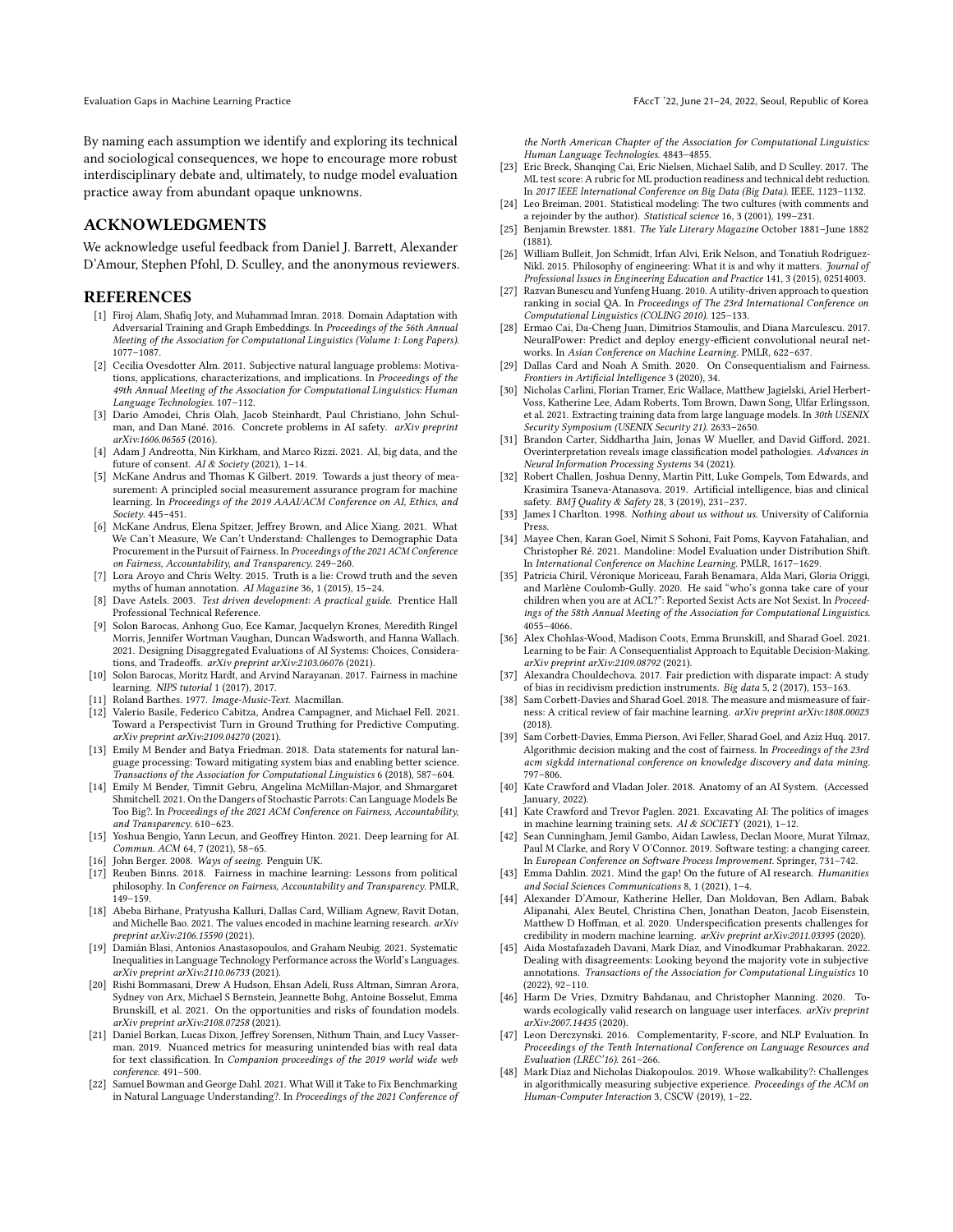- <span id="page-11-21"></span>[49] Laurel Eckhouse, Kristian Lum, Cynthia Conti-Cook, and Julie Ciccolini. 2019. Layers of bias: A unified approach for understanding problems with risk assessment. Criminal Justice and Behavior 46, 2 (2019), 185–209.
- <span id="page-11-43"></span>[50] Ulle Endriss. 2018. Lecture notes on fair division. arXiv preprint arXiv:1806.04234 (2018).
- <span id="page-11-0"></span>[51] Kawin Ethayarajh and Dan Jurafsky. 2020. Utility is in the Eye of the User: A Critique of NLP Leaderboards. In Proceedings of the 2020 Conference on Empirical Methods in Natural Language Processing (EMNLP). 4846–4853.
- <span id="page-11-48"></span>[52] Allyson Ettinger, Sudha Rao, Hal Daumé III, and Emily M Bender. 2017. Towards linguistically generalizable NLP systems: A workshop and shared task. arXiv preprint arXiv:1711.01505 (2017).
- <span id="page-11-16"></span>[53] Utku Evci, Vincent Dumoulin, Hugo Larochelle, and Michael Curtis Mozer. 2021. Head2Toe: Utilizing Intermediate Representations for Better OOD Generalization. (2021).
- <span id="page-11-33"></span>[54] Abolfazl Farahani, Sahar Voghoei, Khaled Rasheed, and Hamid R Arabnia. 2020. A brief review of domain adaptation. arXiv preprint arXiv:2010.03978 (2020).
- <span id="page-11-40"></span>[55] Tommaso Fornaciari, Alexandra Uma, Silviu Paun, Barbara Plank, Dirk Hovy, and Massimo Poesio. 2021. Beyond Black & White: Leveraging Annotator Disagreement via Soft-Label Multi-Task Learning. In Proceedings of the 2021 Conference of the North American Chapter of the Association for Computational Linguistics: Human Language Technologies. 2591–2597.
- <span id="page-11-8"></span>[56] Diana Forsythe. 2001. Studying those who study us: An anthropologist in the world of Artificial Intelligence. Stanford University Press, Chapter Artificial intelligence invents itself: Collective identity and boundary maintenance in an emergent scientific discipline.
- <span id="page-11-27"></span>[57] Diana Forsythe. 2001. Studying those who study us: An anthropologist in the world of Artificial Intelligence. Stanford University Press, Chapter The Construction of Knowledge in Artificial Intelligence.
- <span id="page-11-30"></span>[58] Sorelle A Friedler, Carlos Scheidegger, and Suresh Venkatasubramanian. 2021. The (im) possibility of fairness: Different value systems require different mechanisms for fair decision making. Commun. ACM 64, 4 (2021), 136–143.
- <span id="page-11-17"></span>[59] Biying Fu, Cong Chen, Olaf Henniger, and Naser Damer. 2022. A deep insight into measuring face image utility with general and face-specific image quality metrics. In Proceedings of the IEEE/CVF Winter Conference on Applications of Computer Vision. 905–914.
- <span id="page-11-26"></span>[60] Eva García-Martín, Crefeda Faviola Rodrigues, Graham Riley, and Håkan Grahn. 2019. Estimation of energy consumption in machine learning. *J. Parallel and* Distrib. Comput. 134 (2019), 75–88.
- <span id="page-11-13"></span>[61] Sahaj Garg, Vincent Perot, Nicole Limtiaco, Ankur Taly, Ed H Chi, and Alex Beutel. 2019. Counterfactual fairness in text classification through robustness. In Proceedings of the 2019 AAAI/ACM Conference on AI, Ethics, and Society. 219–226.
- <span id="page-11-37"></span>[62] Timnit Gebru, Jamie Morgenstern, Briana Vecchione, Jennifer Wortman Vaughan, Hanna Wallach, Hal Daumé Iii, and Kate Crawford. 2021. Datasheets for datasets. Commun. ACM 64, 12 (2021), 86–92.
- <span id="page-11-28"></span>[63] Clifford Geertz. 1973. The Interpretation of Cultures. Basic Books.
- <span id="page-11-39"></span>[64] Susi Geiger. 2020. Silicon Valley, disruption, and the end of uncertainty. Journal of cultural economy 13, 2 (2020), 169–184.
- <span id="page-11-50"></span>[65] Boby George and Laurie Williams. 2004. A structured experiment of test-driven development. Information and software Technology 46, 5 (2004), 337–342.
- <span id="page-11-41"></span>[66] Hila Gonen and Kellie Webster. 2020. Automatically Identifying Gender Issues in Machine Translation using Perturbations. In Findings of the Association for Computational Linguistics: EMNLP 2020. 1991–1995.
- <span id="page-11-25"></span>[67] Mary L Gray and Siddharth Suri. 2019. Ghost work: How to stop Silicon Valley from building a new global underclass. Eamon Dolan Books.
- <span id="page-11-22"></span>[68] Ben Green. 2020. Data science as political action: grounding data science in a politics of justice. Available at SSRN 3658431 (2020).
- <span id="page-11-46"></span>[69] Huong Ha, Sunil Gupta, Santu Rana, and Svetha Venkatesh. 2021. ALT-MAS: A Data-Efficient Framework for Active Testing of Machine Learning Algorithms. arXiv preprint arXiv:2104.04999 (2021).
- <span id="page-11-35"></span>[70] Frank Hampel and Eth Zurich. 1998. Is statistics too difficult? Canadian Journal of Statistics 26, 3 (1998), 497–513.
- <span id="page-11-34"></span>[71] Moritz Hardt, Eric Price, and Nati Srebro. 2016. Equality of opportunity in supervised learning. Advances in neural information processing systems 29 (2016), 3315–3323.
- <span id="page-11-49"></span>[72] Mary Jean Harrold. 2000. Testing: a roadmap. In Proceedings of the Conference on the Future of Software Engineering. 61–72.
- <span id="page-11-15"></span>[73] Kaiming He, Xiangyu Zhang, Shaoqing Ren, and Jian Sun. 2016. Deep residual learning for image recognition. In Proceedings of the IEEE conference on computer vision and pattern recognition. 770–778.
- <span id="page-11-31"></span>[74] Courtney Heldreth, Michal Lahav, Zion Mengesha, Juliana Sublewski, and Elyse Tuennerman. 2021. "I don't think these devices are very culturally sensitive." The impact of errors on African Americans in Automated Speech Recognition. Frontiers in Artificial Intelligence 26 (2021).
- <span id="page-11-38"></span>[75] Peter Henderson, Jieru Hu, Joshua Romoff, Emma Brunskill, Dan Jurafsky, and Joelle Pineau. 2020. Towards the systematic reporting of the energy and carbon footprints of machine learning. Journal of Machine Learning Research 21, 248 (2020), 1–43.
- <span id="page-11-3"></span>[76] Dan Hendrycks and Thomas Dietterich. 2018. Benchmarking Neural Network Robustness to Common Corruptions and Perturbations. In International Conference on Learning Representations.
- <span id="page-11-18"></span>[77] Benjamin Hepp, Debadeepta Dey, Sudipta N Sinha, Ashish Kapoor, Neel Joshi, and Otmar Hilliges. 2018. Learn-to-score: Efficient 3D scene exploration by predicting view utility. In Proceedings of the European conference on computer vision (ECCV). 437–452.
- <span id="page-11-6"></span>[78] Kenneth Holstein, Jennifer Wortman Vaughan, Hal Daumé III, Miro Dudik, and Hanna Wallach. 2019. Improving fairness in machine learning systems: What do industry practitioners need?. In Proceedings of the 2019 CHI conference on human factors in computing systems. 1–16.
- <span id="page-11-12"></span>[79] John N Hooker. 1995. Testing heuristics: We have it all wrong. Journal of heuristics 1, 1 (1995), 33–42.
- <span id="page-11-23"></span>[80] Dirk Hovy and Shannon L Spruit. 2016. The social impact of natural language processing. In Proceedings of the 54th Annual Meeting of the Association for Computational Linguistics (Volume 2: Short Papers). 591–598.
- <span id="page-11-42"></span>[81] Po-Sen Huang, Huan Zhang, Ray Jiang, Robert Stanforth, Johannes Welbl, Jack Rae, Vishal Maini, Dani Yogatama, and Pushmeet Kohli. 2020. Reducing Sentiment Bias in Language Models via Counterfactual Evaluation. In Findings of the Association for Computational Linguistics: EMNLP 2020. 65–83.
- <span id="page-11-11"></span>[82] Ben Hutchinson and Margaret Mitchell. 2019. 50 years of test (un) fairness: Lessons for machine learning. In Proceedings of the Conference on Fairness, Accountability, and Transparency. 49–58.
- <span id="page-11-36"></span>[83] Ben Hutchinson, Andrew Smart, Alex Hanna, Emily Denton, Christina Greer, Oddur Kjartansson, Parker Barnes, and Margaret Mitchell. 2021. Towards accountability for machine learning datasets: Practices from software engineering and infrastructure. In Proceedings of the 2021 ACM Conference on Fairness, Accountability, and Transparency. 560–575.
- <span id="page-11-19"></span>[84] Maximilian Idahl, Lijun Lyu, Ujwal Gadiraju, and Avishek Anand. 2021. Towards Benchmarking the Utility of Explanations for Model Debugging. In Proceedings of the First Workshop on Trustworthy Natural Language Processing. 68–73.
- <span id="page-11-20"></span>[85] IEEE. 2019. The IEEE Global Initiative on Ethics of Autonomous and Intelligent Systems. "Classical Ethics in A/IS". In Ethically Aligned Design: A Vision for Prioritizing Human Well-being with Autonomous and Intelligent Systems, First Edition. 36–67.
- <span id="page-11-9"></span>[86] Abigail Z Jacobs, Su Lin Blodgett, Solon Barocas, Hal Daumé III, and Hanna Wallach. 2020. The meaning and measurement of bias: lessons from natural language processing. In Proceedings of the 2020 Conference on Fairness, Accountability, and Transparency. 706–706.
- <span id="page-11-10"></span>[87] Abigail Z Jacobs and Hanna Wallach. 2021. Measurement and fairness. In Proceedings of the 2021 ACM Conference on Fairness, Accountability, and Transparency. 375–385.
- <span id="page-11-14"></span>[88] Yasamin Jafarian and Hyun Soo Park. 2021. Learning high fidelity depths of dressed humans by watching social media dance videos. In Proceedings of the IEEE/CVF Conference on Computer Vision and Pattern Recognition. 12753–12762.
- <span id="page-11-4"></span>[89] Nathalie Japkowicz. 2006. Why question machine learning evaluation methods. In AAAI workshop on evaluation methods for machine learning. 6–11.
- <span id="page-11-29"></span>[90] Tony Jappy. 2013. Introduction to Peircean visual semiotics. A&C Black.
- <span id="page-11-44"></span>[91] Disi Ji, Padhraic Smyth, and Mark Steyvers. 2020. Can i trust my fairness metric? assessing fairness with unlabeled data and bayesian inference. Advances in Neural Information Processing Systems 33 (2020), 18600–18612.
- <span id="page-11-7"></span>[92] Karen Sparck Jones and Julia R Galliers. 1995. Evaluating natural language processing systems: An analysis and review. Vol. 1083. Springer Science & Busin Media.
- <span id="page-11-32"></span>[93] Sampath Kannan, Aaron Roth, and Juba Ziani. 2019. Downstream effects of affirmative action. In Proceedings of the Conference on Fairness, Accountability, and Transparency. 240–248.
- <span id="page-11-1"></span>[94] Bernard Koch, Emily Denton, Alex Hanna, and Jacob G Foster. 2021. Reduced, Reused and Recycled: The Life of a Dataset in Machine Learning Research. NeurIPS Dataset & Benchmark track (2021).
- <span id="page-11-2"></span>[95] Pang Wei Koh, Shiori Sagawa, Henrik Marklund, Sang Michael Xie, Marvin Zhang, Akshay Balsubramani, Weihua Hu, Michihiro Yasunaga, Richard Lanas Phillips, Sara Beery, Jure Leskovec, Anshul Kundaje, Emma Pierson, Sergey Levine, Chelsea Finn, and Percy Liang. 2020. WILDS: A Benchmark of in-the-Wild Distribution Shifts. CoRR abs/2012.07421 (2020). [https://arxiv.org/abs/](https://arxiv.org/abs/2012.07421) [2012.07421](https://arxiv.org/abs/2012.07421)
- <span id="page-11-47"></span>[96] Jannik Kossen, Sebastian Farquhar, Yarin Gal, and Tom Rainforth. 2021. Active testing: Sample-efficient model evaluation. In International Conference on Machine Learning. PMLR, 5753–5763.
- <span id="page-11-24"></span>[97] Tahu Kukutai and John Taylor. 2016. Indigenous data sovereignty: Toward an agenda. ANU press.
- <span id="page-11-5"></span>[98] Hiroshi Kuwajima, Hirotoshi Yasuoka, and Toshihiro Nakae. 2020. Engineering problems in machine learning systems. Machine Learning 109, 5 (2020), 1103– 1126.
- <span id="page-11-45"></span>[99] Alexandre Lacoste, Thomas Boquet, Negar Rostamzadeh, Boris Oreshkin, Wonchang Chung, and David Krueger. 2017. Deep prior. arXiv preprint arXiv:1712.05016 (2017).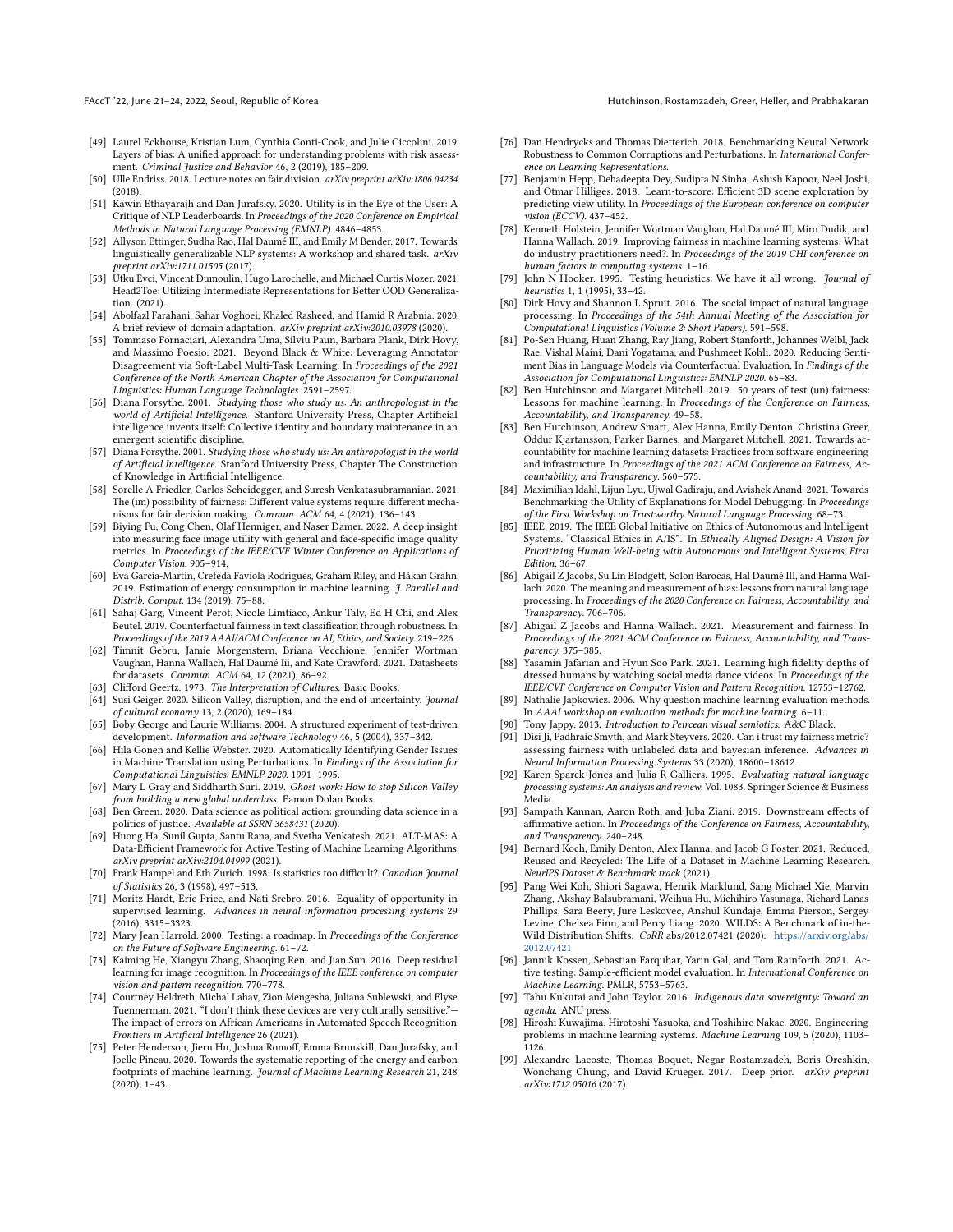- <span id="page-12-17"></span>[100] Alexandre Lacoste, Boris Oreshkin, Wonchang Chung, Thomas Boquet, Negar Rostamzadeh, and David Krueger. 2018. Uncertainty in multitask transfer learning. arXiv preprint arXiv:1806.07528 (2018).
- <span id="page-12-28"></span>[101] George Lakoff and Mark Johnson. 2008. Metaphors we live by. University of Chicago press.
- <span id="page-12-13"></span>[102] Guillaume Lecué and Matthieu Lerasle. 2020. Robust machine learning by median-of-means: theory and practice. The Annals of Statistics 48, 2 (2020), 906–931.
- <span id="page-12-14"></span>[103] Yuncheng Li, Yale Song, Liangliang Cao, Joel Tetreault, Larry Goldberg, Alejandro Jaimes, and Jiebo Luo. 2016. TGIF: A new dataset and benchmark on animated GIF description. In Proceedings of the IEEE Conference on Computer Vision and Pattern Recognition. 4641–4650.
- <span id="page-12-0"></span>[104] Thomas Liao, Rohan Taori, Inioluwa Deborah Raji, and Ludwig Schmidt. 2021. Are We Learning Yet? A Meta Review of Evaluation Failures Across Machine Learning. In Thirty-fifth Conference on Neural Information Processing Systems Datasets and Benchmarks Track (Round 2).
- <span id="page-12-3"></span>[105] Chien-Hsin Lin, Hsin-Yu Shih, and Peter J Sher. 2007. Integrating technology readiness into technology acceptance: The TRAM model. Psychology & Marketing 24, 7 (2007), 641–657.
- <span id="page-12-46"></span>[106] Chin-Yew Lin. 2004. Rouge: A package for automatic evaluation of summaries. In Text summarization branches out. 74–81.
- <span id="page-12-31"></span>[107] Lydia T Liu, Sarah Dean, Esther Rolf, Max Simchowitz, and Moritz Hardt. 2018. Delayed impact of fair machine learning. In International Conference on Machine Learning. PMLR, 3150–3158.
- <span id="page-12-21"></span>[108] Chi-kiu Lo and Dekai Wu. 2010. Evaluating Machine Translation Utility via Semantic Role Labels.. In LREC. Citeseer.
- <span id="page-12-44"></span>[109] Michael Madaio, Lisa Egede, Hariharan Subramonyam, Jennifer Wortman Vaughan, and Hanna Wallach. 2022. Assessing the Fairness of AI Systems: AI Practitioners' Processes, Challenges, and Needs for Support. Proceedings of the ACM on Human-Computer Interaction 6, CSCW1 (2022), 1–26.
- <span id="page-12-37"></span>[110] Alessandro Mantelero. 2018. AI and Big Data: A blueprint for a human rights, social and ethical impact assessment. Computer Law & Security Review 34, 4 (2018), 754–772.
- <span id="page-12-29"></span>[111] Marrkula Center. 2019. Approaches to Ethical Decision-making. [https://www.](https://www.scu.edu/ethics/ethics-resources/ethical-decision-making/) [scu.edu/ethics/ethics-resources/ethical-decision-making/](https://www.scu.edu/ethics/ethics-resources/ethical-decision-making/)
- <span id="page-12-26"></span>[112] Donald Martin, Jr., Vinodkumar Prabhakaran, Jill Kuhlberg, Andrew Smart, and William S. Isaac. 2020. Extending the Machine Learning Abstraction Boundary: A Complex Systems Approach to Incorporate Societal Context. arXiv[:2006.09663](https://arxiv.org/abs/2006.09663) [cs.CY]
- <span id="page-12-43"></span>[113] Gerardo Matturro. 2013. Soft skills in software engineering: A study of its demand by software companies in Uruguay. In 2013 6th international workshop on cooperative and human aspects of software engineering (CHASE). IEEE, 133– 136.
- <span id="page-12-10"></span>[114] Fulvio Mazzocchi. 2015. Could Big Data be the end of theory in science? A few remarks on the epistemology of data-driven science. EMBO reports 16, 10 (2015), 1250–1255.
- <span id="page-12-24"></span>[115] Lorna McGregor, Daragh Murray, and Vivian Ng. 2019. International human rights law as a framework for algorithmic accountability. International & Comparative Law Quarterly 68, 2 (2019), 309–343.
- <span id="page-12-39"></span>[116] Douglas S McNair. 2018. Preventing disparities: Bayesian and frequentist methods for assessing fairness in machine learning decision-support models. New Insights into Bayesian Inference (2018), 71.
- <span id="page-12-36"></span>[117] Milagros Miceli, Tianling Yang, Laurens Naudts, Martin Schuessler, Diana Serbanescu, and Alex Hanna. 2021. Documenting Computer Vision Datasets: An Invitation to Reflexive Data Practices. In Proceedings of the 2021 ACM Conference on Fairness, Accountability, and Transparency. 161–172.
- <span id="page-12-7"></span>[118] Margaret Mitchell, Simone Wu, Andrew Zaldivar, Parker Barnes, Lucy Vasserman, Ben Hutchinson, Elena Spitzer, Inioluwa Deborah Raji, and Timnit Gebru. 2019. Model cards for model reporting. In Proceedings of the conference on fairness, accountability, and transparency. 220–229.
- <span id="page-12-5"></span>[119] Milad Moradi and Matthias Samwald. 2021. Evaluating the Robustness of Neural Language Models to Input Perturbations. In Proceedings of the 2021 Conference on Empirical Methods in Natural Language Processing. 1558–1570.
- <span id="page-12-18"></span>[120] Zak Murez, Soheil Kolouri, David Kriegman, Ravi Ramamoorthi, and Kyungnam Kim. 2018. Image to image translation for domain adaptation. In Proceedings of the IEEE Conference on Computer Vision and Pattern Recognition. 4500–4509.
- <span id="page-12-42"></span>[121] Glenford J Myers, Corey Sandler, and Tom Badgett. 2011. The art of software testing. John Wiley & Sons.
- <span id="page-12-22"></span>[122] Michael Neumann, Oliver Roessler, David Suendermann-Oeft, and Vikram Ramanarayanan. 2020. On the utility of audiovisual dialog technologies and signal analytics for real-time remote monitoring of depression biomarkers. In Proceedings of the First Workshop on Natural Language Processing for Medical Conversations. 47–52.
- <span id="page-12-11"></span>[123] Peter Norvig. 2017. On Chomsky and the two cultures of statistical learning. In Berechenbarkeit der Welt? Springer, 61–83.
- <span id="page-12-12"></span>[124] Alexandra Olteanu, Carlos Castillo, Fernando Diaz, and Emre Kıcıman. 2019. Social data: Biases, methodological pitfalls, and ethical boundaries. Frontiers in Big Data 2 (2019), 13.
- <span id="page-12-23"></span>[125] Tribhuvanesh Orekondy, Mario Fritz, and Bernt Schiele. 2018. Connecting pixels to privacy and utility: Automatic redaction of private information in images. In Proceedings of the IEEE Conference on Computer Vision and Pattern Recognition. 8466–8475.
- <span id="page-12-45"></span>[126] Kishore Papineni, Salim Roukos, Todd Ward, and Wei-Jing Zhu. 2002. BLEU: a method for automatic evaluation of machine translation. In Proceedings of the 40th annual meeting of the Association for Computational Linguistics. 311–318.
- <span id="page-12-19"></span>[127] Pedro O Pinheiro, Negar Rostamzadeh, and Sungjin Ahn. 2019. Domain-adaptive single-view 3d reconstruction. In Proceedings of the IEEE/CVF International Conference on Computer Vision. 7638–7647.
- <span id="page-12-20"></span>[128] David Martin Ward Powers. 2011. Evaluation: From Precision, Recall and F-Factor to ROC, Informedness, Markedness & Correlation. Journal of Machine Learning Technologies 2, 1 (2011), 37–63.
- <span id="page-12-35"></span>[129] David Martin Ward Powers. 2012. The problem of area under the curve. In 2012 IEEE International conference on information science and technology. IEEE, 567–573.
- <span id="page-12-34"></span>[130] David Martin Ward Powers. 2012. The problem with kappa. In Proceedings of the 13th Conference of the European Chapter of the Association for Computational Linguistics. 345–355.
- <span id="page-12-33"></span>[131] David Martin Ward Powers. 2014. What the F-measure doesn't measure: Features, Flaws, Fallacies and Fixes. Technical report, Beijing University of Technology, China & Flinders University, Australia, Tech. Rep. (2014).
- <span id="page-12-38"></span>[132] Vinodkumar Prabhakaran, Aida Mostafazadeh Davani, and Mark Diaz. 2021. On Releasing Annotator-Level Labels and Information in Datasets. In Proceedings of The Joint 15th Linguistic Annotation Workshop (LAW) and 3rd Designing Meaning Representations (DMR) Workshop. 133–138.
- <span id="page-12-6"></span>[133] Vinodkumar Prabhakaran, Ben Hutchinson, and Margaret Mitchell. 2019. Perturbation Sensitivity Analysis to Detect Unintended Model Biases. In Proceedings of the 2019 Conference on Empirical Methods in Natural Language Processing and the 9th International Joint Conference on Natural Language Processing (EMNLP-IJCNLP). 5740–5745.
- <span id="page-12-30"></span>[134] Foster Provost and Tom Fawcett. 1997. Analysis and visualization of classifier performance with nonuniform class and cost distributions. In Proceedings of AAAI-97 Workshop on AI Approaches to Fraud Detection & Risk Management. 57–63.
- <span id="page-12-9"></span>[135] James Pustejovsky. 1998. The generative lexicon. MIT press.
- <span id="page-12-2"></span>[136] Inioluwa Deborah Raji, Emily Denton, Emily M Bender, Alex Hanna, and Amandalynne Paullada. 2021. AI and the Everything in the Whole Wide World Benchmark. In Thirty-fifth Conference on Neural Information Processing Systems Datasets and Benchmarks Track (Round 2).
- <span id="page-12-8"></span>[137] Inioluwa Deborah Raji, Andrew Smart, Rebecca N White, Margaret Mitchell, Timnit Gebru, Ben Hutchinson, Jamila Smith-Loud, Daniel Theron, and Parker Barnes. 2020. Closing the AI accountability gap: Defining an end-to-end framework for internal algorithmic auditing. In Proceedings of the 2020 conference on fairness, accountability, and transparency. 33–44.
- <span id="page-12-25"></span>[138] Filippo A Raso, Hannah Hilligoss, Vivek Krishnamurthy, Christopher Bavitz, and Levin Kim. 2018. Artificial intelligence & human rights: Opportunities & risks. Berkman Klein Center Research Publication 2018-6 (2018).
- <span id="page-12-16"></span>[139] Shaoqing Ren, Kaiming He, Ross Girshick, and Jian Sun. 2015. Faster r-cnn: Towards real-time object detection with region proposal networks. Advances in neural information processing systems 28 (2015).
- <span id="page-12-32"></span>[140] Marco Tulio Ribeiro, Tongshuang Wu, Carlos Guestrin, and Sameer Singh. 2020. Beyond accuracy: Behavioral testing of NLP models with CheckList. arXiv preprint arXiv:2005.04118 (2020).
- <span id="page-12-4"></span>[141] Shalaleh Rismani and Ajung Moon. 2021. How do AI systems fail socially?: an engineering risk analysis approach. In 2021 IEEE International Symposium on Ethics in Engineering, Science and Technology (ETHICS). 1–8. [https://doi.org/10.](https://doi.org/10.1109/ETHICS53270.2021.9632769) [1109/ETHICS53270.2021.9632769](https://doi.org/10.1109/ETHICS53270.2021.9632769)
- <span id="page-12-1"></span>[142] Pedro Rodriguez, Joe Barrow, Alexander Miserlis Hoyle, John P. Lalor, Robin Jia, and Jordan Boyd-Graber. 2021. Evaluation Examples are not Equally Informative: How should that change NLP Leaderboards?. In Proceedings of the 59th Annual Meeting of the Association for Computational Linguistics and the 11th International Joint Conference on Natural Language Processing (Volume 1: Long Papers). Association for Computational Linguistics, Online, 4486–4503. <https://doi.org/10.18653/v1/2021.acl-long.346>
- <span id="page-12-15"></span>[143] Negar Rostamzadeh, Seyedarian Hosseini, Thomas Boquet, Wojciech Stokowiec, Ying Zhang, Christian Jauvin, and Chris Pal. 2018. Fashion-gen: The generative fashion dataset and challenge. arXiv preprint arXiv:1806.08317 (2018).
- <span id="page-12-41"></span>[144] Negar Rostamzadeh, Ben Hutchinson, Christina Greer, and Vinodkumar Prabhakaran. 2021. Thinking Beyond Distributions in Testing Machine Learned Models. In NeurIPS 2021 Workshop on Distribution Shifts: Connecting Methods and Applications.
- <span id="page-12-40"></span>[145] Nataniel Ruiz, Adam Kortylewski, Weichao Qiu, Cihang Xie, Sarah Adel Bargal, Alan Yuille, and Stan Sclaroff. 2022. Simulated Adversarial Testing of Face Recognition Models. CVPR (2022).
- <span id="page-12-27"></span>[146] Nithya Sambasivan, Erin Arnesen, Ben Hutchinson, Tulsee Doshi, and Vinodkumar Prabhakaran. 2021. Re-Imagining Algorithmic Fairness in India and Beyond.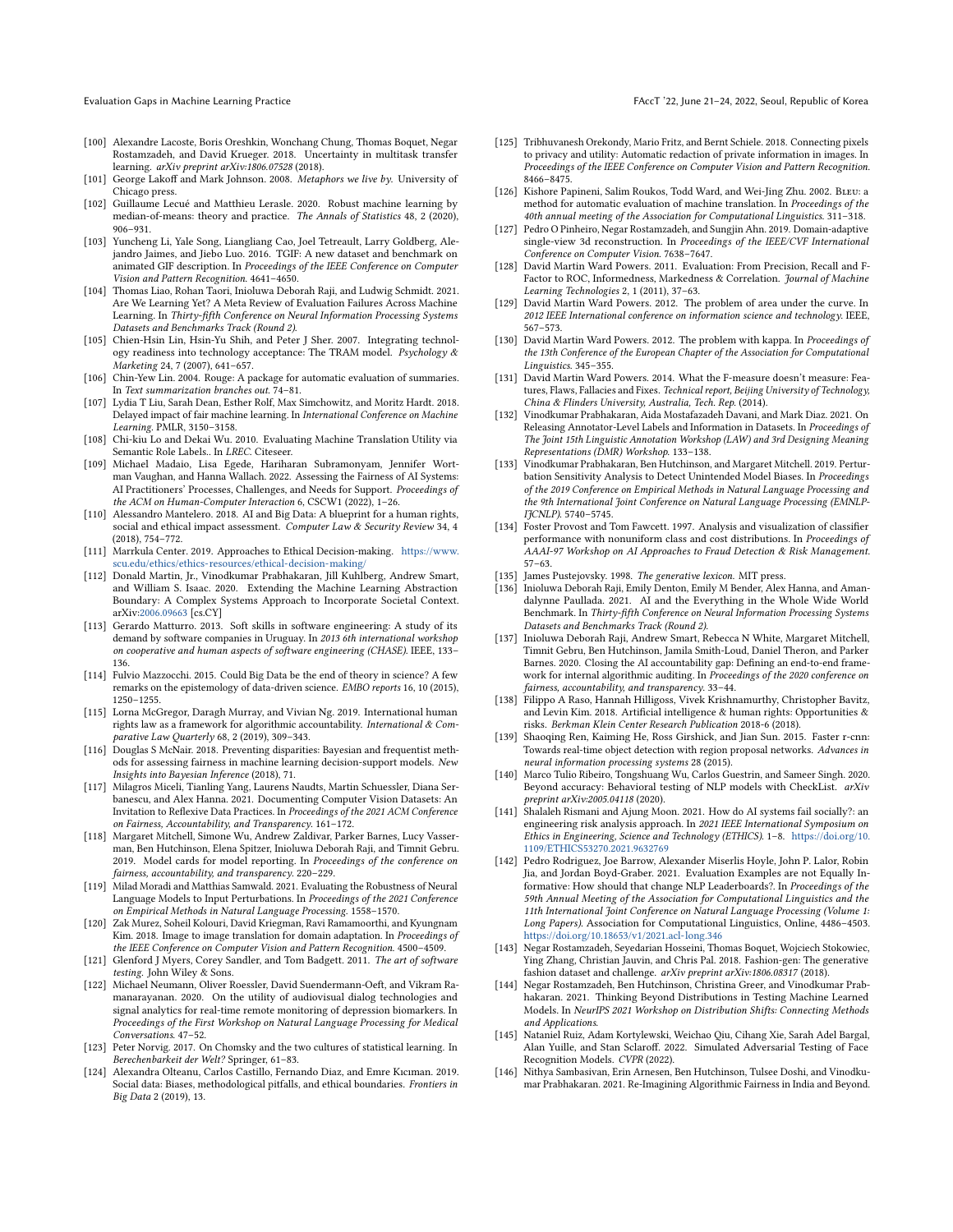In Proceedings of the 2021 ACM Conference on Fairness, Accountability, and Transparency (Virtual Event, Canada) (FAccT '21). Association for Computing Machinery, New York, NY, USA, 315–328. <https://doi.org/10.1145/3442188.3445896> [147] Nithya Sambasivan and Jess Holbrook. 2018. Toward responsible AI for the

- <span id="page-13-20"></span>next billion users. Interactions 26, 1 (2018), 68–71.
- <span id="page-13-11"></span>[148] Nithya Sambasivan, Shivani Kapania, Hannah Highfill, Diana Akrong, Praveen Paritosh, and Lora M Aroyo. 2021. "Everyone wants to do the model work, not the data work": Data Cascades in High-Stakes AI. In proceedings of the 2021 CHI Conference on Human Factors in Computing Systems. 1–15.
- <span id="page-13-32"></span>[149] Mary Sánchez-Gordón, Laxmi Rijal, and Ricardo Colomo-Palacios. 2020. Beyond Technical Skills in Software Testing: Automated versus Manual Testing. In Proceedings of the IEEE/ACM 42nd International Conference on Software Engineering Workshops. 161–164.
- <span id="page-13-12"></span>[150] Erik Tjong Kim Sang and Fien De Meulder. 2003. Introduction to the CoNLL-2003 Shared Task: Language-Independent Named Entity Recognition. In Proceedings of the Seventh Conference on Natural Language Learning at HLT-NAACL 2003. 142–147.
- <span id="page-13-23"></span>[151] Morgan Klaus Scheuerman, Alex Hanna, and Emily Denton. 2021. Do datasets have politics? Disciplinary values in computer vision dataset development. Proceedings of the ACM on Human-Computer Interaction 5, CSCW2 (2021), 1–37.
- <span id="page-13-2"></span>[152] David Schlangen. 2021. Targeting the Benchmark: On Methodology in Current Natural Language Processing Research. In Proceedings of the 59th Annual Meeting of the Association for Computational Linguistics and the 11th International Joint Conference on Natural Language Processing (Volume 2: Short Papers). 670–674.
- <span id="page-13-7"></span>[153] Roy Schwartz, Jesse Dodge, Noah A Smith, and Oren Etzioni. 2020. Green AI. Commun. ACM 63, 12 (2020), 54–63.
- <span id="page-13-0"></span>[154] David Sculley, Jasper Snoek, Alex Wiltschko, and Ali Rahimi. 2018. Winner's curse? On pace, progress, and empirical rigor. In Proceedings of ICLR 2018.
- <span id="page-13-18"></span>[155] Andrew D Selbst, Danah Boyd, Sorelle A Friedler, Suresh Venkatasubramanian, and Janet Vertesi. 2019. Fairness and abstraction in sociotechnical systems. In Proceedings of the conference on fairness, accountability, and transparency. 59–68.
- <span id="page-13-17"></span>[156] Henry Shue. 2020. Basic rights: Subsistence, affluence, and US foreign policy. Princeton University Press.
- <span id="page-13-16"></span>[157] M Six Silberman, Bill Tomlinson, Rochelle LaPlante, Joel Ross, Lilly Irani, and Andrew Zaldivar. 2018. Responsible research with crowds: pay crowdworkers at least minimum wage. Commun. ACM 61, 3 (2018), 39–41.
- <span id="page-13-13"></span>[158] Walter Sinnott-Armstrong. 2021. Consequentialism. The Stanford Encyclopedia of Philosophy Winter 2021 Edition (2021). [https://plato.stanford.edu/archives/](https://plato.stanford.edu/archives/win2021/entries/consequentialism/) [win2021/entries/consequentialism/](https://plato.stanford.edu/archives/win2021/entries/consequentialism/)
- <span id="page-13-33"></span>[159] Susan Leigh Star and James R Griesemer. 1989. Institutional ecology, 'translations' and boundary objects: Amateurs and professionals in Berkeley's Museum of Vertebrate Zoology, 1907-39. Social studies of science 19, 3 (1989), 387–420.
- <span id="page-13-15"></span>[160] Emma Strubell, Ananya Ganesh, and Andrew McCallum. 2019. Energy and Policy Considerations for Deep Learning in NLP. In Proceedings of the 57th Annual Meeting of the Association for Computational Linguistics. 3645–3650.
- <span id="page-13-4"></span>[161] Masashi Sugiyama, Shinichi Nakajima, Hisashi Kashima, Paul Buenau, and Motoaki Kawanabe. 2007. Direct Importance Estimation with Model Selection and Its Application to Covariate Shift Adaptation. Advances in Neural Information Processing Systems 20 (2007).
- <span id="page-13-1"></span>[162] RL Thomas and D Uminsky. 2020. Reliance on metrics is a fundamental challenge for AI. In Proceedings of the Ethics of Data Science Conference.
- <span id="page-13-6"></span>[163] John W Tukey. 1962. The future of data analysis. The annals of mathematical statistics 33, 1 (1962), 1–67.
- <span id="page-13-28"></span>[164] Peter D Turney. 1994. Cost-sensitive classification: Empirical evaluation of a hybrid genetic decision tree induction algorithm. Journal of artificial intelligence research 2 (1994), 369–409.
- <span id="page-13-10"></span>[165] Dmitry Ustalov, Alexander Panchenko, and Chris Biemann. 2017. Watset: Automatic induction of synsets from a graph of synonyms. In 55th Annual Meeting of the Association for Computational Linguistics, ACL 2017. Association for Computational Linguistics, 1579–1590.
- <span id="page-13-25"></span>[166] Shannon Vallor. 2016. Technology and the virtues: A philosophical guide to a future worth wanting. Oxford University Press.
- <span id="page-13-34"></span>[167] Cornelis Joost Van Rijsbergen. 1974. Foundation of evaluation. Journal of documentation (1974).
- <span id="page-13-24"></span>[168] Andreas Vogelsang and Markus Borg. 2019. Requirements engineering for machine learning: Perspectives from data scientists. In 2019 IEEE 27th International Requirements Engineering Conference Workshops (REW). IEEE, 245–251.
- <span id="page-13-8"></span>[169] Hanna Wallach. 2018. Computational social science≠ computer science+ social data. Commun. ACM 61, 3 (2018), 42–44.
- <span id="page-13-19"></span>[170] Alex Wang, Amanpreet Singh, Julian Michael, Felix Hill, Omer Levy, and Samuel Bowman. 2018. GLUE: A Multi-Task Benchmark and Analysis Platform for Natural Language Understanding. In Proceedings of the 2018 EMNLP Workshop BlackboxNLP: Analyzing and Interpreting Neural Networks for NLP. 353–355.
- <span id="page-13-22"></span>[171] Jindong Wang, Cuiling Lan, Chang Liu, Yidong Ouyang, Wenjun Zeng, and Tao Qin. 2021. Generalizing to Unseen Domains: A Survey on Domain Generalization. In Proceedings of IJCAI 2021.
- <span id="page-13-29"></span>[172] Kellie Webster, Marta R Costa-jussà, Christian Hardmeier, and Will Radford. 2019. Gendered ambiguous pronoun (GAP) shared task at the Gender Bias in

NLP Workshop 2019. In Proceedings of the First Workshop on Gender Bias in Natural Language Processing. 1–7.

- <span id="page-13-21"></span>[173] Sarah Myers West, Meredith Whittaker, and Kate Crawford. 2019. Discriminating systems. AI Now (2019).
- <span id="page-13-5"></span>[174] Jim Winkens, Rudy Bunel, Abhijit Guha Roy, Robert Stanforth, Vivek Natarajan, Joseph R Ledsam, Patricia MacWilliams, Pushmeet Kohli, Alan Karthikesalingam, Simon Kohl, et al. 2020. Contrastive Training for Improved Out-of-Distribution Detection. arXiv e-prints (2020), arXiv–2007.
- <span id="page-13-9"></span>[175] Hui Wu, Yupeng Gao, Xiaoxiao Guo, Ziad Al-Halah, Steven Rennie, Kristen Grauman, and Rogerio Feris. 2021. Fashion iq: A new dataset towards retrieving images by natural language feedback. In Proceedings of the IEEE/CVF Conference on Computer Vision and Pattern Recognition. 11307–11317.
- <span id="page-13-26"></span>[176] Samuel Yeom, Irene Giacomelli, Matt Fredrikson, and Somesh Jha. 2018. Privacy risk in machine learning: Analyzing the connection to overfitting. In 2018 IEEE 31st Computer Security Foundations Symposium (CSF). IEEE, 268–282.
- <span id="page-13-30"></span>[177] Guoyang Zeng, Fanchao Qi, Qianrui Zhou, Tingji Zhang, Zixian Ma, Bairu Hou, Yuan Zang, Zhiyuan Liu, and Maosong Sun. 2021. OpenAttack: An Open-source Textual Adversarial Attack Toolkit. In Proceedings of the 59th Annual Meeting of the Association for Computational Linguistics and the 11th International Joint Conference on Natural Language Processing: System Demonstrations. 363–371.
- <span id="page-13-3"></span>[178] Jie M Zhang, Mark Harman, Lei Ma, and Yang Liu. 2020. Machine learning testing: Survey, landscapes and horizons. IEEE Transactions on Software Engineering (2020).
- <span id="page-13-31"></span>[179] Wei Emma Zhang, Quan Z Sheng, Ahoud Alhazmi, and Chenliang Li. 2020. Adversarial attacks on deep-learning models in natural language processing: A survey. ACM Transactions on Intelligent Systems and Technology (TIST) 11, 3 (2020), 1–41.
- <span id="page-13-14"></span>[180] Benjamin Zi Hao Zhao, Mohamed Ali Kaafar, and Nicolas Kourtellis. 2020. Not one but many tradeoffs: Privacy vs. utility in differentially private machine learning. In Proceedings of the 2020 ACM SIGSAC Conference on Cloud Computing Security Workshop. 15–26.
- <span id="page-13-27"></span>[181] Jieyu Zhao, Tianlu Wang, Mark Yatskar, Vicente Ordonez, and Kai-Wei Chang. 2018. Gender Bias in Coreference Resolution: Evaluation and Debiasing Methods. In Proceedings of the 2018 Conference of the North American Chapter of the Association for Computational Linguistics: Human Language Technologies, Vol. 2.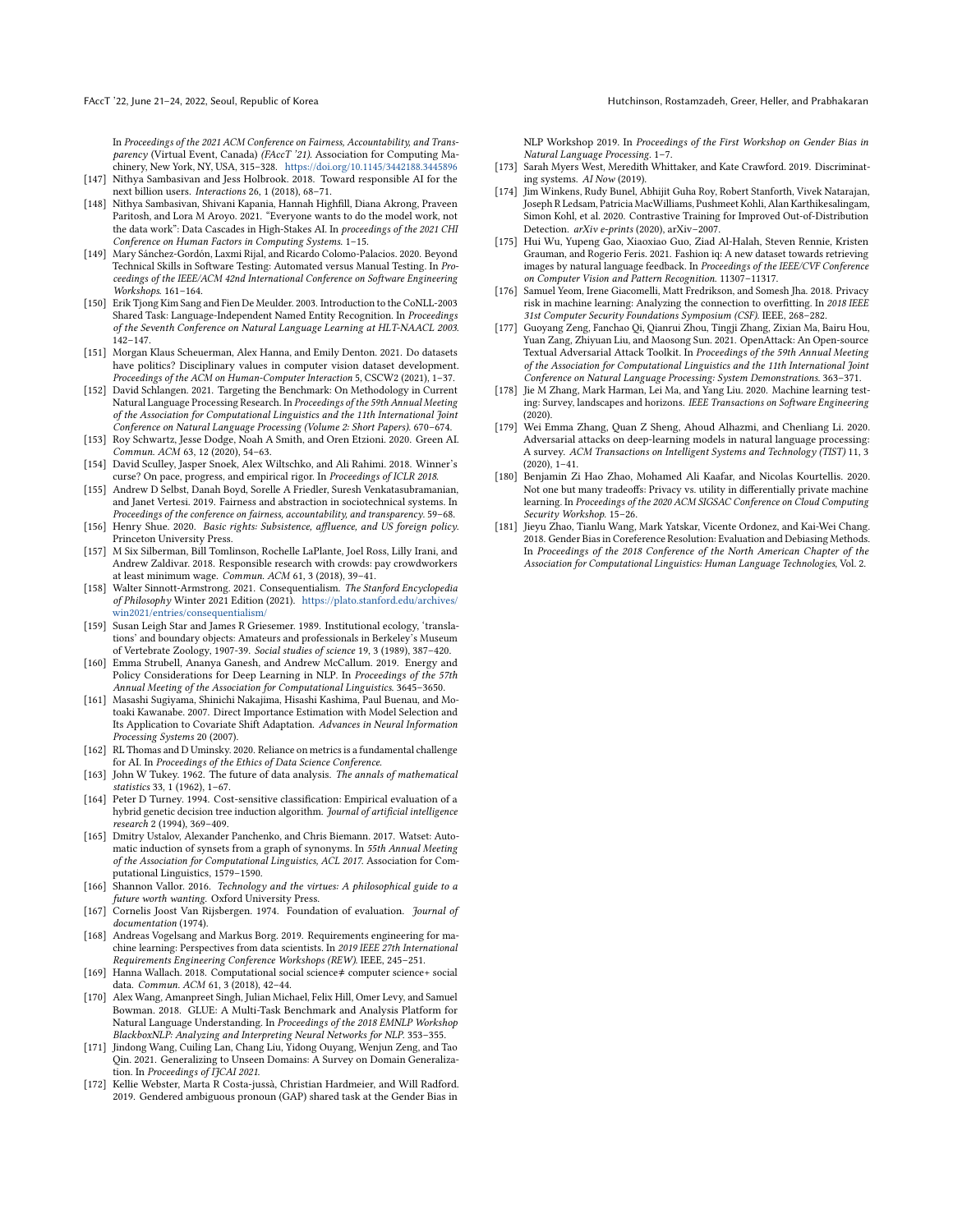# APPENDIX A: METRICS IN ML MODEL EVALUATIONS

Here we give definitions and categorizations of some of the metrics reported in the study in Section [3.](#page-2-3) In practice, there was a long tail since many metrics were used in only a single paper. Here we include only the metrics which were most frequently observed in our study.

| Metric                   | Example Task(s)                  | Metric category | Definition                                                               |
|--------------------------|----------------------------------|-----------------|--------------------------------------------------------------------------|
| Accuracy                 | Classification                   | ACCURACY        | A metric that penalizes system predictions                               |
|                          |                                  |                 | that do not agree with the reference data                                |
|                          |                                  |                 | $(\frac{TP+TN}{TP+TN+FP+FN}).$                                           |
| AUC                      | Classification                   | AUC             | The area under the curve parameterized by clas-                          |
|                          |                                  |                 | sification threshold $t$ , typically with $y$ -axis repre-               |
|                          |                                  |                 | senting recall and $x$ -axis representing false positive                 |
|                          |                                  |                 | rate $(\frac{FP}{FP+TN})$ .                                              |
| <b>BLEU</b>              | Machine translation              | PRECISION       | A form of "n-gram precision," originally designed                        |
|                          |                                  |                 | for machine translation but also sometimes used                          |
|                          |                                  |                 | for other text generation tasks, which measures                          |
|                          |                                  |                 | whether sequences of words in the system output                          |
|                          |                                  |                 | are also present in the reference texts [126].                           |
| Dice                     | Image segmentation               | OVERLAP         | Equivalent to $F_1$ ( $\frac{2TP}{2TP+FP+FN}$ ). More commonly           |
|                          |                                  |                 | used for medical image segmentation.                                     |
| Error rate               | Classification                   | ACCURACY        | The inverse of accuracy $(1 - accuracy)$<br>$\equiv$                     |
|                          |                                  |                 | $\frac{FP+FN}{TP+TN+FP+FN}$ ).                                           |
| $F$ (or $F_1$ )          | Text classification              | OVERLAP         | The harmonic mean of recall and precision $(\frac{2PR}{P+R})$ ,          |
|                          |                                  |                 | originally developed for information retrieval [167]                     |
|                          |                                  |                 | but now widely used in NLP.                                              |
| $F_{0.5}$                | Text classification              | OVERLAP         | A weighted harmonic mean of recall and precision,                        |
|                          |                                  |                 | with greater weight given to recall $((1+\beta^2)\frac{PR}{\beta^2P+R})$ |
|                          |                                  |                 |                                                                          |
|                          |                                  |                 | with $\beta = 0.5$ ).                                                    |
| Hausdorff distance       | Medical Image Segmenta- DISTANCE |                 | A measure of distance between two sets in a metric                       |
|                          | tion                             |                 | space. Two sets have a low Hausdorff distance if                         |
|                          |                                  |                 | every point in each set is close to a point in the<br>other set.         |
|                          |                                  |                 |                                                                          |
| IoU                      | Image segmentation               | OVERLAP         | $\frac{TP}{TP+FP+FN}$ . Equivalent to Jaccard.                           |
| Matthew's<br>Correlation |                                  | CORRELATION     | Has been argued to address shortcomings                                  |
| Coefficient              |                                  |                 | in $F_1$ 's asymmetry with respect to classes                            |
|                          |                                  |                 | $(\frac{TP.TN-FP.FN}{\sqrt{(TP+TN)(TP+FN)(TN+FN)(TN+FP)}}).$             |
| Mean absolute error      | Regression                       | <b>DISTANCE</b> | $\frac{1}{N}\sum_{i=1}^{N} \hat{y}_i - y_i $                             |
| Mean Average Precision   | Information<br>retrieval         | AUC             | In information retrieval, the average over informa-                      |
| (MAP)                    | (NLP)                            |                 | tion needs of the average precision of the docu-                         |
|                          |                                  |                 | ments retrieved for that need.                                           |
| Mean average precision   | Object detection (CV)            | AUC             | The area under the Precision-Recall tradeoff curve,                      |
| (mAP)                    |                                  |                 | averaged over multiple IoU (intersection over                            |
|                          |                                  |                 | union) threshold values, then averaged across                            |
|                          |                                  |                 | all categories (https://cocodataset.org/#detection-                      |
|                          |                                  |                 | eval).                                                                   |
| Mean reciprocal rank     | Information retrieval            | OTHER           | A measure for evaluating processes that produces                         |
|                          |                                  |                 | an ordered list of possible responses. The average of                    |
|                          |                                  |                 | the inverse rank of the first relevant item retrieved.                   |
| <b>MSE</b>               | <b>Image Decomposition</b>       | <b>DISTANCE</b> | Mean squared error (MSE) measures the average                            |
|                          |                                  |                 | of the squared difference between estimated and                          |
|                          |                                  |                 | actual values.                                                           |
| Normalized Discounted    | Recommendation<br><sub>or</sub>  | Other           | A measure of ranking quality which takes into ac-                        |
| Cumulative<br>Gain       | ranking tasks                    |                 | count the usefulness of items based on their rank-                       |
| (NDCG)                   |                                  |                 | ing in the result list.                                                  |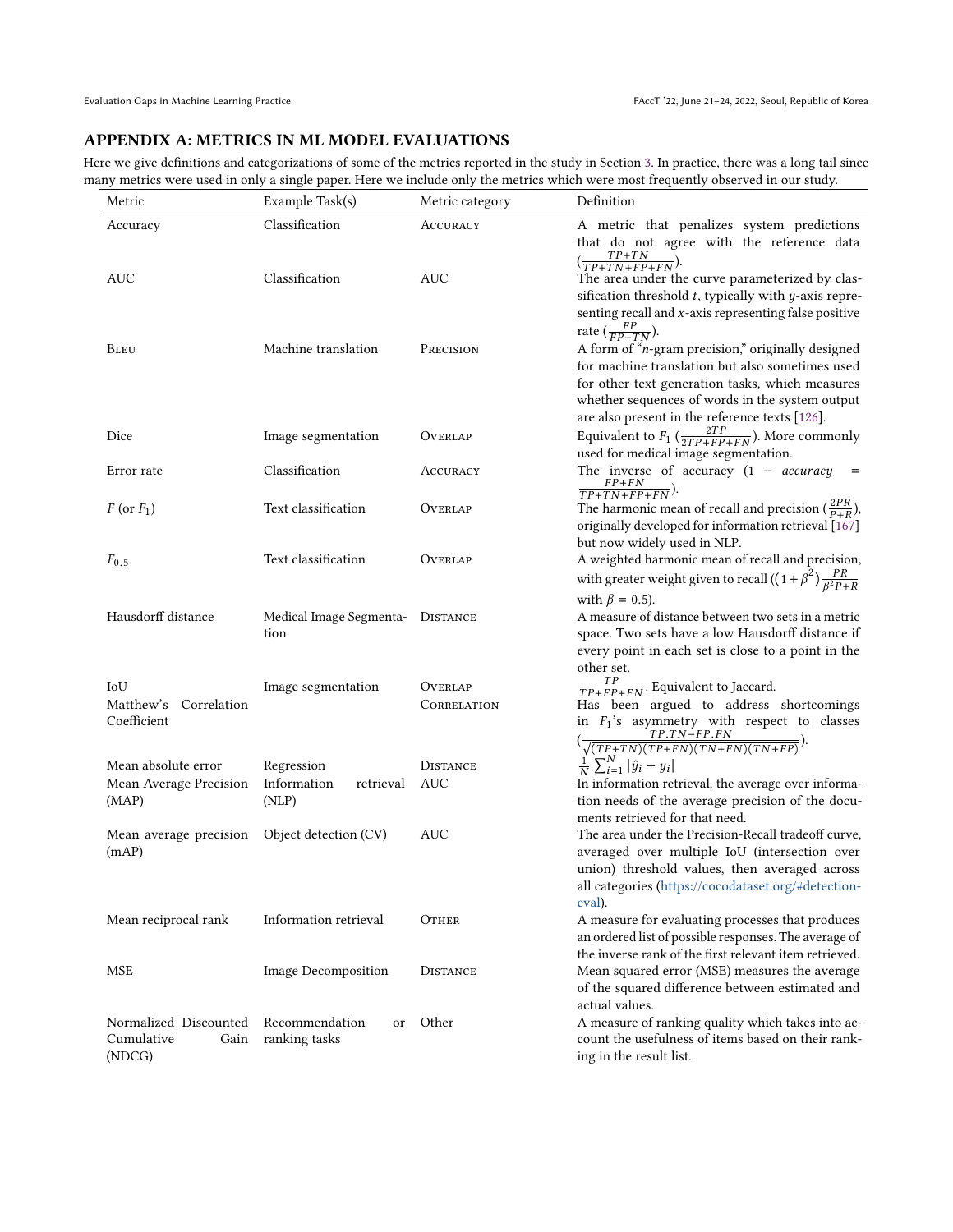| Metric            | Example Task(s)         | Metric category | Definition                                                                                                                                                                                                                                                                                                                                  |
|-------------------|-------------------------|-----------------|---------------------------------------------------------------------------------------------------------------------------------------------------------------------------------------------------------------------------------------------------------------------------------------------------------------------------------------------|
| Pearson's r       | Quality Estimation      | CORRELATION     | A measure of linear correlation between two sets                                                                                                                                                                                                                                                                                            |
| Perplexity        | Language modeling       | PERPLEXITY      | of data.<br>Information-theoretic metric (measured in bits-per-<br>unit, e.g., bits-per-character or bits-per-sentence)<br>often used for language models, inversely related<br>to the probability assigned to the test data by the<br>model. Closely related to the cross-entropy be-<br>tween the model and the test data. Can be thought |
| Precision         | Classification          | PRECISION       | of as how efficiently does the language model en-<br>code the test data.<br>A metric that penalizes the system for predicting a<br>class (if class is unspecified, by default the "positive"<br>class) when the reference data did not belong to                                                                                            |
| <b>PSNR</b>       | <b>Super Resolution</b> | <b>DISTANCE</b> | this class $(\frac{TP}{TP+FP})$ .<br>Peak Signal-to-Noise ratio (PSNR) is the ratio be-<br>tween the maximum possible value of a signal and                                                                                                                                                                                                 |
| Recall            | Classification          | RECALL          | the power of distorting noise (Mean Squared Error)<br>that impacts the quality of its representation.<br>Also known as "sensitivity", this metric that pe-<br>nalizes the system for failing to predict a class (if<br>class is unspecified, by default the "positive" class)<br>when the reference data did belong to this class           |
| <b>RMSE</b>       | Depth Estimation        | <b>DISTANCE</b> | $(\frac{TP}{TP+FN})$ ; a.k.a. true positive rate.<br>Root Mean Square Error (RMSE) is the square root<br>of the MSE.                                                                                                                                                                                                                        |
| ROUGE             | Text summarization      | RECALL          | A form of "n-gram recall," originally designed<br>for text summarization but also sometimes used<br>for other text generation tasks, which measures<br>whether sequences of words in the reference texts                                                                                                                                    |
| Spearman's $\rho$ | Graph Edit Distance     | CORRELATION     | are also present in the system output[106].<br>A measure of monotonic association between two<br>variables-less restrictive than linear correlations.                                                                                                                                                                                       |
| Specificity       | Classification          | OTHER           | Like Precision, this metric that penalizes the system<br>for failing to predict a class (if class is unspecified,<br>by default the "positive" class) when the reference<br>data did belong to this class; unlike Precision it<br>rewards true negatives rather than true positives                                                         |
| <b>SSIM</b>       | Super Resolution        | <b>DISTANCE</b> | $(\frac{TN}{TN+FN}).$<br>The Structural Similarity Method (SSIM) is a<br>perception-based method for measuring the simi-<br>larity between two images. The formula is based on<br>comparison measurements of luminance, contrast,<br>and structure.                                                                                         |
| Top-n accuracy    | Face recognition        | ACCURACY        | A metric for systems that return ranked lists, which<br>calculates accuracy over the top $n$ entries in each<br>list.                                                                                                                                                                                                                       |
| Word error rate   | Speech recognition      | ACCURACY        | The inverse of word accuracy: $1 - word$ accuracy<br>(which is not technically always in $[0, 1]$ due to the<br>way word accuracy is defined but which is catego-<br>rized as "Accuracy" here because both insertions<br>and deletions are penalized).                                                                                      |

Table 5: Definitions and categorizations of metrics reported in Section [3.](#page-2-3) TP, TN, FP and FN indicate the number of true positives, true negatives, false positives and false negatives, respectively.  $y$  and  $\hat{y}$  represent actual values and values predicted by the system, respectively.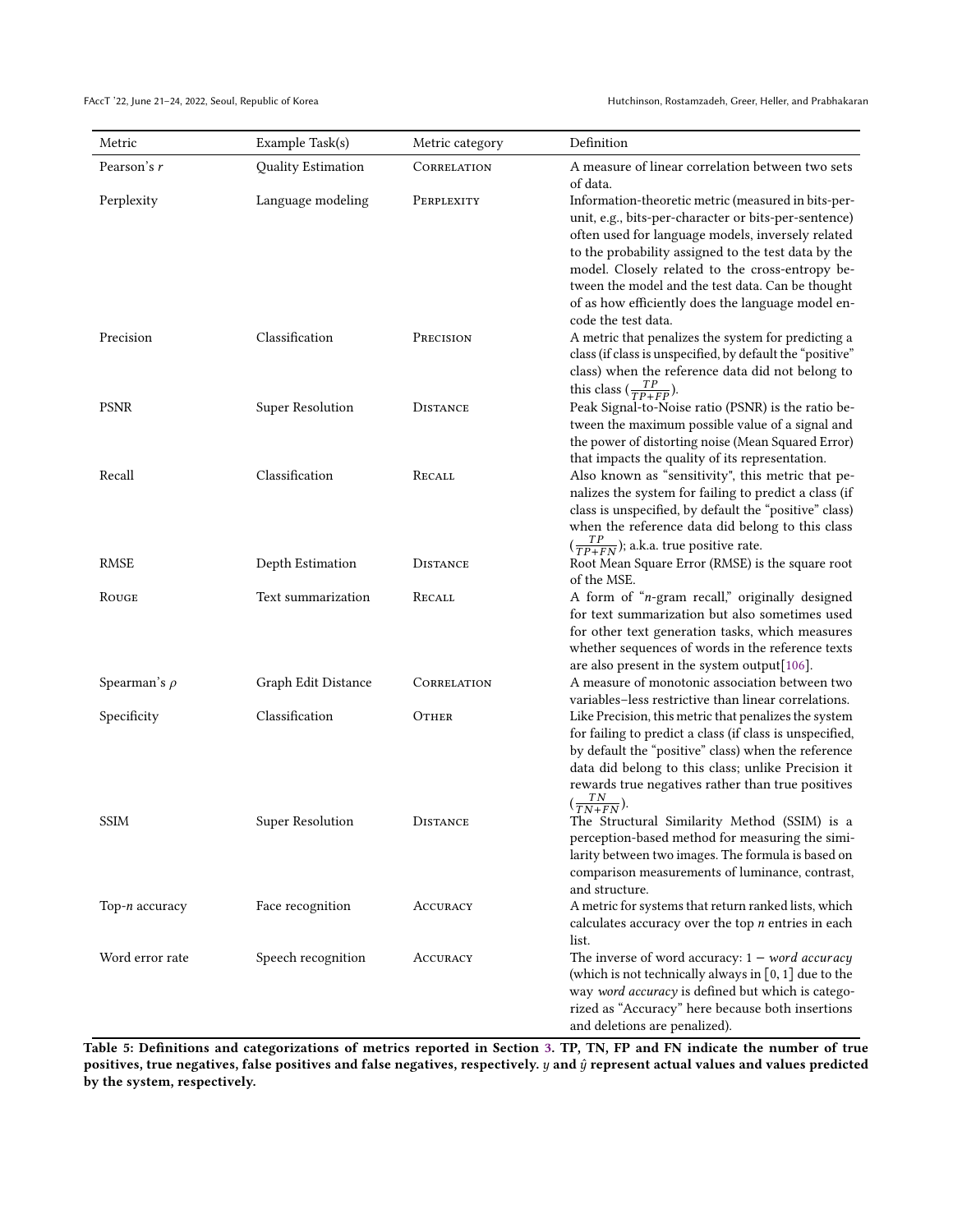| Type of Test Data  | Example Task(s)     | I.I.D. with training data? | Definition                                                                                                                                                                                                                                        |
|--------------------|---------------------|----------------------------|---------------------------------------------------------------------------------------------------------------------------------------------------------------------------------------------------------------------------------------------------|
| Test split         | Classification      | yes                        | Typically, labeled data is partitioned into training<br>and test splits (and often a dev split too), drawn                                                                                                                                        |
| Manual resource    | Lexical acquisition | no                         | randomly from the same dataset.<br>A manually compiled resource (in NLP, often a<br>word-based resource such as a lexicon or the-<br>saurus), against which knowledge acquired from a                                                             |
| References         | Machine translation | no                         | dataset is compared.<br>Reference outputs (typically obtained prior to build-<br>ing the system) which a generative system is trying<br>to reproduce, typically obtained from humans (e.g.,<br>manual translations of input sentences in the case |
| Training data      | Keyword extraction  |                            | of evaluations using BLEU for machine translation<br>tasks).<br>Training data that contains labels is used to eval-                                                                                                                               |
|                    |                     | yes                        | uate an unsupervised algorithm that did not have<br>access to the labels during learning.                                                                                                                                                         |
| Novel distribution | Domain transfer     | no                         | Test data that has the same form as the training<br>data but is drawn from a different distribution (e.g.,<br>in the case of NLP training on labeled newspaper<br>data and testing on labeled Wikipedia data).                                    |

#### APPENDIX B: TYPES OF EVALUATION DATA USED IN ML MODEL EVALUATIONS

Table 6: Types of datasets used in ML model evaluations.

### APPENDIX C: EXAMPLE OF ASSUMPTIONS AND GAPS FOR A HYPOTHETICAL APPLICATION

Suppose we are evaluating a hypothetical image classification model for use in an application for assisting blind people in identifying groceries in their pantries. Then some application-specific questions related to the assumptions in Section [4](#page-4-2) might be:

Consequentialism. Was data ethically sourced and labeled? Were blind people involved in the design process? Does this use of this model encourage high-risk uses of other similar models, such as identifying pharmaceutical products?

Abstractability from Context. Does the application have a human-in-the-loop feature available when the model is uncertain? Will the system nudge purchasing behaviors towards products on which the model performs well?

Input Myopia. Are uncommon grocery products misclassified more often? Does this disproportionately impact home cooks who don't stick to the dominant cuisines, or who have food requirements due to medical conditions?

Quantitative Modeling. Does measuring predictive accuracy fail to take into account dignitary consequences associated with increased independence? Should each user be weighted equally in the evaluation (cf. each image)?

Equivalent Failures. Are there severe risks in confusing certain pairs of products, e.g., food products associated with dangerous allergies? Are some errors only minimally inconvenient, such as confusing different shapes of pasta?

Test Data Validity. Is the evaluation data representative of what the application's users have in their pantries? Are the image qualities (lighting, focus, framing, etc.) representative of images taken by blind photographers?